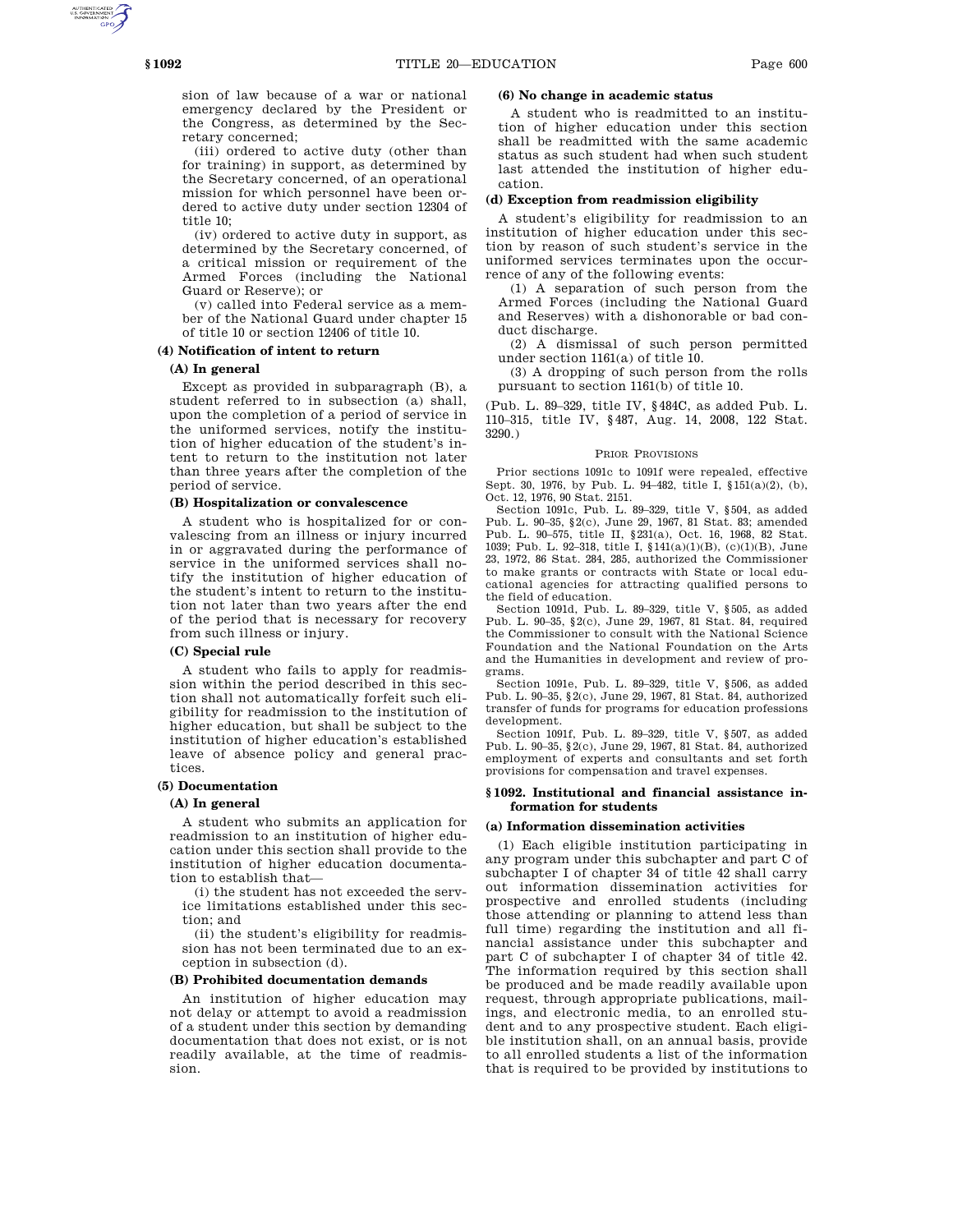students by this section and section 444 of the General Education Provisions Act [20 U.S.C. 1232g] (commonly known as the ''Family Educational Rights and Privacy Act of 1974''), together with a statement of the procedures required to obtain such information. The information required by this section shall accurately describe—

(A) the student financial assistance programs available to students who enroll at such institution;

(B) the methods by which such assistance is distributed among student recipients who enroll at such institution;

(C) any means, including forms, by which application for student financial assistance is made and requirements for accurately preparing such application;

(D) the rights and responsibilities of students receiving financial assistance under this subchapter and part C of subchapter I of chapter 34 of title 42;

(E) the cost of attending the institution, including (i) tuition and fees, (ii) books and supplies, (iii) estimates of typical student room and board costs or typical commuting costs, and (iv) any additional cost of the program in which the student is enrolled or expresses a specific interest;

(F) a statement of—

(i) the requirements of any refund policy with which the institution is required to comply;

(ii) the requirements under section 1091b of this title for the return of grant or loan assistance provided under this subchapter and part C of subchapter I of chapter 34 of title 42; and

(iii) the requirements for officially withdrawing from the institution;

(G) the academic program of the institution, including (i) the current degree programs and other educational and training programs, (ii) the instructional, laboratory, and other physical plant facilities which relate to the academic program, (iii) the faculty and other instructional personnel, and (iv) any plans by the institution for improving the academic program of the institution;

(H) each person designated under subsection (c) of this section, and the methods by which and locations in which any person so designated may be contacted by students and prospective students who are seeking information required by this subsection;

(I) special facilities and services available to students with disabilities;

(J) the names of associations, agencies, or governmental bodies which accredit, approve, or license the institution and its programs, and the procedures under which any current or prospective student may obtain or review upon request a copy of the documents describing the institution's accreditation, approval, or licensing;

(K) the standards which the student must maintain in order to be considered to be making satisfactory progress, pursuant to section  $1091(a)(2)$  of this title;

(L) the completion or graduation rate of certificate- or degree-seeking, full-time, undergraduate students entering such institutions;

(M) the terms and conditions of the loans that students receive under parts B, C, and D;

(N) that enrollment in a program of study abroad approved for credit by the home institution may be considered enrollment in the home institution for purposes of applying for Federal student financial assistance;

(O) the campus crime report prepared by the institution pursuant to subsection (f) of this section, including all required reporting categories;

(P) institutional policies and sanctions related to copyright infringement, including—

(i) an annual disclosure that explicitly informs students that unauthorized distribution of copyrighted material, including unauthorized peer-to-peer file sharing, may subject the students to civil and criminal liabilities;

(ii) a summary of the penalties for violation of Federal copyright laws; and

(iii) a description of the institution's policies with respect to unauthorized peer-topeer file sharing, including disciplinary actions that are taken against students who engage in unauthorized distribution of copyrighted materials using the institution's information technology system;

(Q) student body diversity at the institution, including information on the percentage of enrolled, full-time students who—

(i) are male;

(ii) are female;

(iii) receive a Federal Pell Grant; and

(iv) are a self-identified member of a major racial or ethnic group;

(R) the placement in employment of, and types of employment obtained by, graduates of the institution's degree or certificate programs, gathered from such sources as alumni surveys, student satisfaction surveys, the National Survey of Student Engagement, the Community College Survey of Student Engagement, State data systems, or other relevant sources;

(S) the types of graduate and professional education in which graduates of the institution's four-year degree programs enrolled, gathered from such sources as alumni surveys, student satisfaction surveys, the National Survey of Student Engagement, State data systems, or other relevant sources;

(T) the fire safety report prepared by the institution pursuant to subsection (i);

(U) the retention rate of certificate- or degree-seeking, first-time, full-time, undergraduate students entering such institution; and

(V) institutional policies regarding vaccinations.

(2) For the purpose of this section, the term ''prospective student'' means any individual who has contacted an eligible institution requesting information concerning admission to that institution.

(3) In calculating the completion or graduation rate under subparagraph (L) of paragraph (1) of this subsection or under subsection (e) of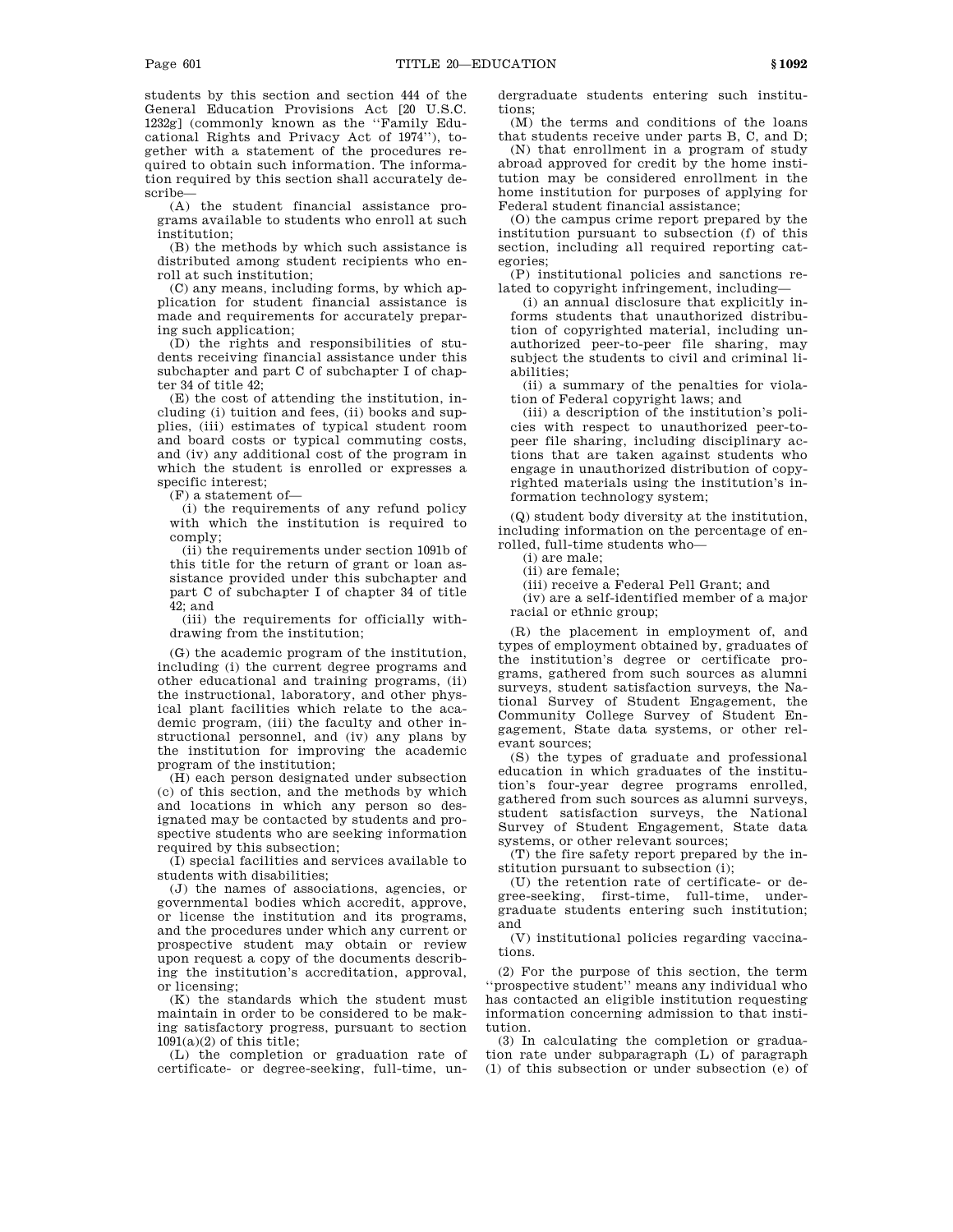this section, a student shall be counted as a completion or graduation if, within 150 percent of the normal time for completion of or graduation from the program, the student has completed or graduated from the program, or enrolled in any program of an eligible institution for which the prior program provides substantial preparation. The information required to be disclosed under such subparagraph—

(A) shall be made available by July 1 each year to enrolled students and prospective students prior to the students enrolling or entering into any financial obligation; and

(B) shall cover the one-year period ending on August 31 of the preceding year.

(4) For purposes of this section, institutions may—

(A) exclude from the information disclosed in accordance with subparagraph (L) of paragraph (1) the completion or graduation rates of students who leave school to serve in the Armed Forces, on official church missions, or with a recognized foreign aid service of the Federal Government; or

(B) in cases where the students described in subparagraph (A) represent 20 percent or more of the certificate- or degree-seeking, full-time, undergraduate students at the institution, recalculate the completion or graduation rates of such students by excluding from the calculation described in paragraph (3) the time period during which such students were not enrolled due to their service in the Armed Forces, on official church missions, or with a recognized foreign aid service of the Federal Government.

(5) The Secretary shall permit any institution of higher education that is a member of an athletic association or athletic conference that has voluntarily published completion or graduation rate data or has agreed to publish data that, in the opinion of the Secretary, is substantially comparable to the information required under this subsection, to use such data to satisfy the requirements of this subsection.

(6) Each institution may provide supplemental information to enrolled and prospective students showing the completion or graduation rate for students described in paragraph (4) or for students transferring into the institution or information showing the rate at which students transfer out of the institution.

(7)(A)(i) Subject to clause (ii), the information disseminated under paragraph (1)(L), or reported under subsection (e), shall be disaggregated by gender, by each major racial and ethnic subgroup, by recipients of a Federal Pell Grant, by recipients of a loan made under part B or C (other than a loan made under section 1078–8 of this title or a Federal Direct Unsubsidized Stafford Loan) who did not receive a Federal Pell Grant, and by recipients of neither a Federal Pell Grant nor a loan made under part B or C (other than a loan made under section 1078–8 of this title or a Federal Direct Unsubsidized Stafford Loan), if the number of students in such subgroup or with such status is sufficient to yield statistically reliable information and reporting will not reveal personally identifiable information about an individual student. If such number is not sufficient for such purposes, then the institution shall note that the institution enrolled too few of such students to so disclose or report with confidence and confidentiality.

(ii) The requirements of clause (i) shall not apply to two-year, degree-granting institutions of higher education until academic year 2011- 2012.

(B)(i) In order to assist two-year degree-granting institutions of higher education in meeting the requirements of paragraph  $(1)(L)$  and subsection (e), the Secretary, in consultation with the Commissioner for Education Statistics, shall, not later than 90 days after August 14, 2008, convene a group of representatives from diverse institutions of higher education, experts in the field of higher education policy, state<sup>1</sup> higher education officials, students, and other stakeholders in the higher education community, to develop recommendations regarding the accurate calculation and reporting of the information required to be disseminated or reported under paragraph  $(1)(L)$  and subsection (e) by two-year, degree-granting institutions of higher education. In developing such recommendations, the group of representatives shall consider the mission and role of two-year degree-granting institutions of higher education, and may recommend additional or alternative measures of student success for such institutions in light of the mission and role of such institutions.

(ii) The Secretary shall widely disseminate the recommendations required under this subparagraph to two-year, degree-granting institutions of higher education, the public, and the authorizing committees not later than 18 months after the first meeting of the group of representatives convened under clause (i).

(iii) The Secretary shall use the recommendations from the group of representatives convened under clause (i) to provide technical assistance to two-year, degree-granting institutions of higher education in meeting the requirements of paragraph  $(1)(L)$  and subsection (e).

(iv) The Secretary may modify the information required to be disseminated or reported under paragraph (1)(L) or subsection (e) by a two-year, degree-granting institution of higher education—

(I) based on the recommendations received under this subparagraph from the group of representatives convened under clause (i);

(II) to include additional or alternative measures of student success if the goals of the provisions of paragraph (1)(L) and subsection (e) can be met through additional means or comparable alternatives; and

(III) during the period beginning on August 14, 2008, and ending on June 30, 2011.

#### **(b) Exit counseling for borrowers**

(1)(A) Each eligible institution shall, through financial aid offices or otherwise, provide counseling to borrowers of loans that are made, insured, or guaranteed under part B (other than loans made pursuant to section 1078–3 of this title or loans under section 1078–2 of this title made on behalf of a student) or made under part

<sup>1</sup>So in original. Probably should be capitalized.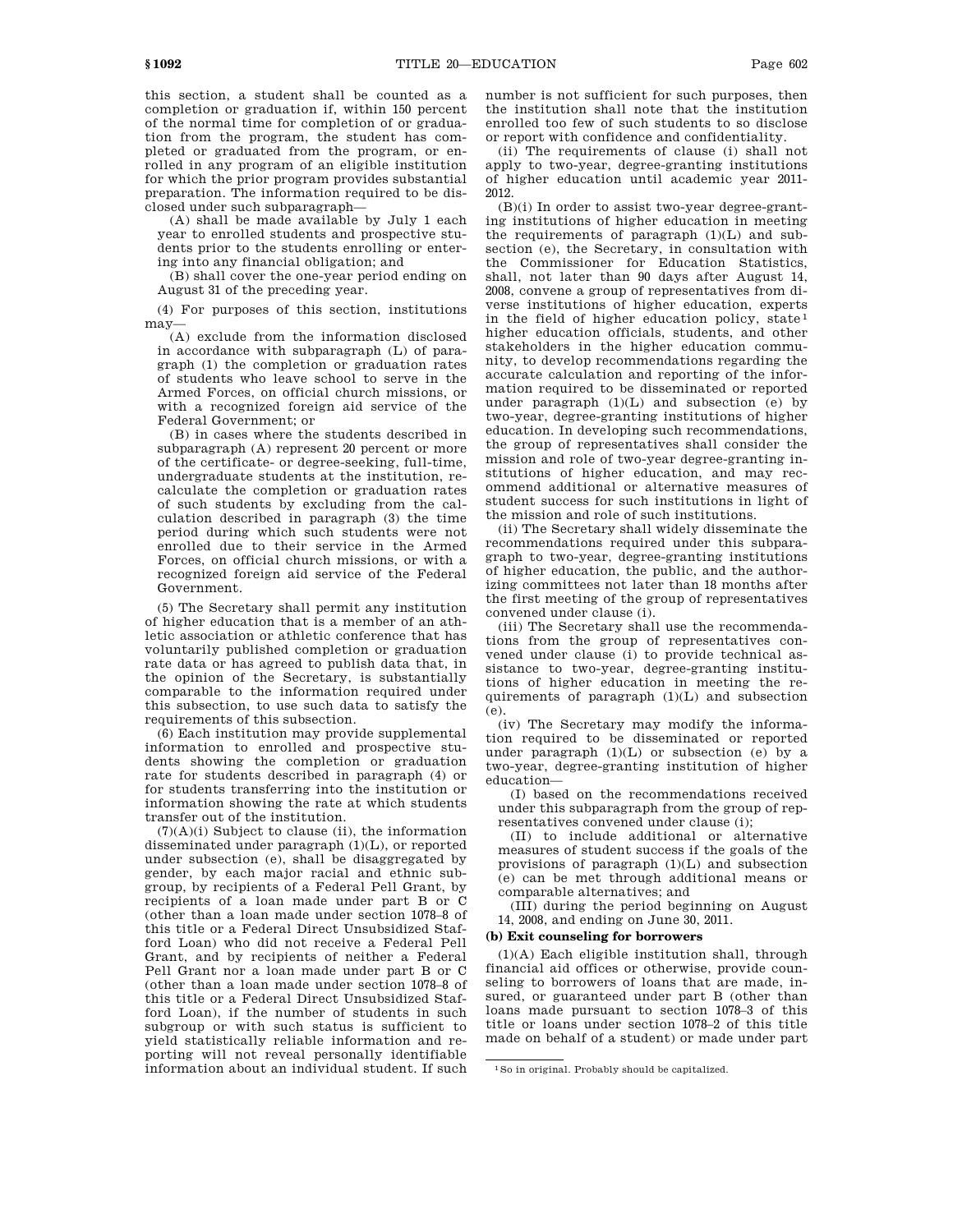C (other than Federal Direct Consolidation Loans or Federal Direct PLUS Loans made on behalf of a student) or made under part D of this subchapter prior to the completion of the course of study for which the borrower enrolled at the institution or at the time of departure from such institution. The counseling required by this subsection shall include—

(i) information on the repayment plans available, including a description of the different features of each plan and sample information showing the average anticipated monthly payments, and the difference in interest paid and total payments, under each plan;

(ii) debt management strategies that are designed to facilitate the repayment of such indebtedness;

(iii) an explanation that the borrower has the options to prepay each loan, pay each loan on a shorter schedule, and change repayment plans;

(iv) for any loan forgiveness or cancellation provision of this subchapter and part C of subchapter I of chapter 34 of title 42, a general description of the terms and conditions under which the borrower may obtain full or partial forgiveness or cancellation of the principal and interest, and a copy of the information provided by the Secretary under section 1092(d) of this title;

(v) for any forbearance provision of this subchapter and part C of subchapter I of chapter 34 of title 42, a general description of the terms and conditions under which the borrower may defer repayment of principal or interest or be granted forbearance, and a copy of the information provided by the Secretary under section 1092(d) of this title;

(vi) the consequences of defaulting on a loan, including adverse credit reports, delinquent debt collection procedures under Federal law, and litigation;

(vii) information on the effects of using a consolidation loan under section 1078–3 of this title or a Federal Direct Consolidation Loan to discharge the borrower's loans under parts B, C, and D, including at a minimum—

(I) the effects of consolidation on total interest to be paid, fees to be paid, and length of repayment;

(II) the effects of consolidation on a borrower's underlying loan benefits, including grace periods, loan forgiveness, cancellation, and deferment opportunities;

(III) the option of the borrower to prepay the loan or to change repayment plans; and (IV) that borrower benefit programs may

vary among different lenders;

(viii) a general description of the types of tax benefits that may be available to borrowers; and

(ix) a notice to borrowers about the availability of the National Student Loan Data System and how the system can be used by a borrower to obtain information on the status of the borrower's loans; and

(B) In the case of borrower who leaves an institution without the prior knowledge of the institution, the institution shall attempt to provide the information described in subparagraph (A) to the student in writing.

(2)(A) Each eligible institution shall require that the borrower of a loan made under part B, C, or D of this subchapter submit to the institution, during the exit interview required by this subsection—

(i) the borrower's expected permanent address after leaving the institution (regardless of the reason for leaving);

(ii) the name and address of the borrower's expected employer after leaving the institution;

(iii) the address of the borrower's next of kin; and

(iv) any corrections in the institution's records relating the borrower's name, address, social security number, references, and driver's license number.

(B) The institution shall, within 60 days after the interview, forward any corrected or completed information received from the borrower to the guaranty agency indicated on the borrower's student aid records.

(C) Nothing in this subsection shall be construed to prohibit an institution of higher education from utilizing electronic means to provide personalized exit counseling.

#### **(c) Financial assistance information personnel**

Each eligible institution shall designate an employee or group of employees who shall be available on a full-time basis to assist students or potential students in obtaining information as specified in subsection (a) of this section. The Secretary may, by regulation, waive the requirement that an employee or employees be available on a full-time basis for carrying out responsibilities required under this section whenever an institution in which the total enrollment, or the portion of the enrollment participating in programs under this subchapter and part C of subchapter I of chapter 34 of title 42 at that institution, is too small to necessitate such employee or employees being available on a full-time basis. No such waiver may include permission to exempt any such institution from designating a specific individual or a group of individuals to carry out the provisions of this section.

#### **(d) Departmental publication of descriptions of assistance programs**

(1) The Secretary shall make available to eligible institutions, eligible lenders, and secondary schools descriptions of Federal student assistance programs including the rights and responsibilities of student and institutional participants, in order to (A) assist students in gaining information through institutional sources, and (B) assist institutions in carrying out the provisions of this section, so that individual and institutional participants will be fully aware of their rights and responsibilities under such programs. In particular, such information shall include information to enable students and prospective students to assess the debt burden and monthly and total repayment obligations that will be incurred as a result of receiving loans of varying amounts under this subchapter and part C of subchapter I of chapter 34 of title 42. Such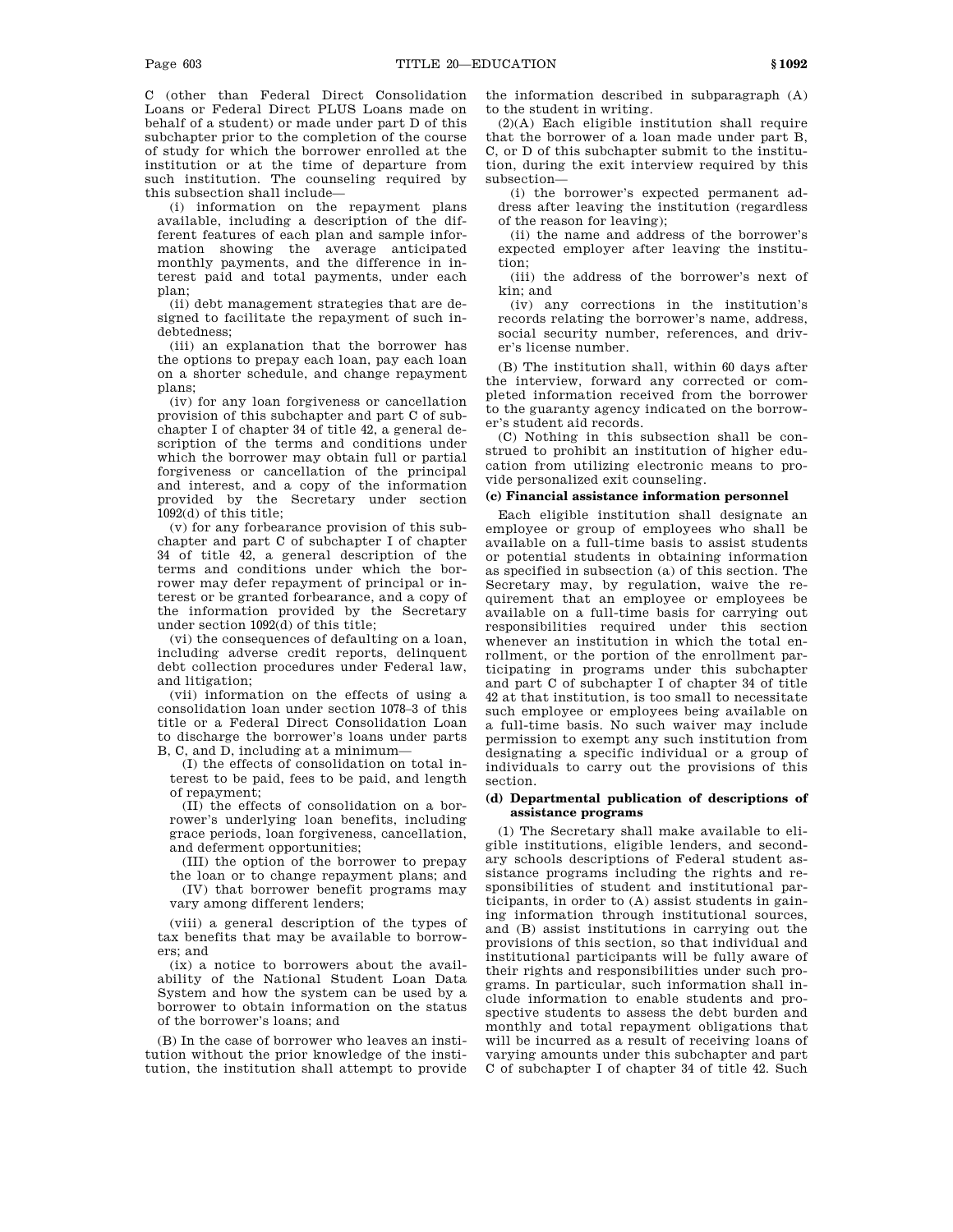information shall also include information on the various payment options available for student loans, including income-sensitive and income-based repayment plans for loans made, insured, or guaranteed under part B and incomecontingent and income-based repayment plans for loans made under part C. In addition, such information shall include information to enable borrowers to assess the practical consequences of loan consolidation, including differences in deferment eligibility, interest rates, monthly payments, and finance charges, and samples of loan consolidation profiles to illustrate such consequences. The Secretary shall provide information concerning the specific terms and conditions under which students may obtain partial or total cancellation or defer repayment of loans for service, shall indicate (in terms of the Federal minimum wage) the maximum level of compensation and allowances that a student borrower may receive from a tax-exempt organization to qualify for a deferment, and shall explicitly state that students may qualify for such partial cancellations or deferments when they serve as a paid employee of a tax-exempt organization. The Secretary shall also provide information on loan forbearance, including the increase in debt that results from capitalization of interest. Such information shall be provided by eligible institutions and eligible lenders at any time that information regarding loan availability is provided to any student.

(2) The Secretary, to the extent the information is available, shall compile information describing State and other prepaid tuition programs and savings programs and disseminate such information to States, eligible institutions, students, and parents in departmental publications.

(3) The Secretary, to the extent practicable, shall update the Department's Internet site to include direct links to databases that contain information on public and private financial assistance programs. The Secretary shall only provide direct links to databases that can be accessed without charge and shall make reasonable efforts to verify that the databases included in a direct link are not providing fraudulent information. The Secretary shall prominently display adjacent to any such direct link a disclaimer indicating that a direct link to a database does not constitute an endorsement or recommendation of the database, the provider of the database, or any services or products of such provider. The Secretary shall provide additional direct links to information resources from which students may obtain information about fraudulent and deceptive practices in the provision of services related to student financial aid.

(4) The Secretary shall widely publicize the location of the information described in paragraph (1) among the public, eligible institutions, and eligible lenders, and promote the use of such information by prospective students, enrolled students, families of prospective and enrolled students, and borrowers.

## **(e) Disclosures required with respect to athletically related student aid**

(1) Each institution of higher education which participates in any program under this subchapter and part C of subchapter I of chapter 34 of title 42 and is attended by students receiving athletically related student aid shall annually submit a report to the Secretary which contains—

(A) the number of students at the institution of higher education who received athletically related student aid broken down by race and sex in the following sports: basketball, football, baseball, cross country/track, and all other sports combined;

(B) the number of students at the institution of higher education, broken down by race and sex;

(C) the completion or graduation rate for students at the institution of higher education who received athletically related student aid broken down by race and sex in the following sports: basketball, football, baseball, cross country/track and all other sports combined;

(D) the completion or graduation rate for students at the institution of higher education, broken down by race and sex;

(E) the average completion or graduation rate for the 4 most recent completing or graduating classes of students at the institution of higher education who received athletically related student aid broken down by race and sex in the following categories: basketball, football, baseball, cross country/track, and all other sports combined; and

(F) the average completion or graduation rate for the 4 most recent completing or graduating classes of students at the institution of higher education broken down by race and sex.

(2) When an institution described in paragraph (1) of this subsection offers a potential student athlete athletically related student aid, such institution shall provide to the student and the student's parents, guidance counselor, and coach the information contained in the report submitted by such institution pursuant to paragraph (1). If the institution is a member of a national collegiate athletic association that compiles graduation rate data on behalf of the association's member institutions that the Secretary determines is substantially comparable to the information described in paragraph (1), the distribution of the compilation of such data to all secondary schools in the United States shall fulfill the responsibility of the institution to provide information to a prospective student athlete's guidance counselor and coach.

(3) For purposes of this subsection, institutions may—

(A) exclude from the reporting requirements under paragraphs (1) and (2) the completion or graduation rates of students and student athletes who leave school to serve in the Armed Forces, on official church missions, or with a recognized foreign aid service of the Federal Government; or

(B) in cases where the students described in subparagraph (A) represent 20 percent or more of the certificate- or degree-seeking, full-time, undergraduate students at the institution, calculate the completion or graduation rates of such students by excluding from the calculations described in paragraph (1) the time period during which such students were not enrolled due to their service in the Armed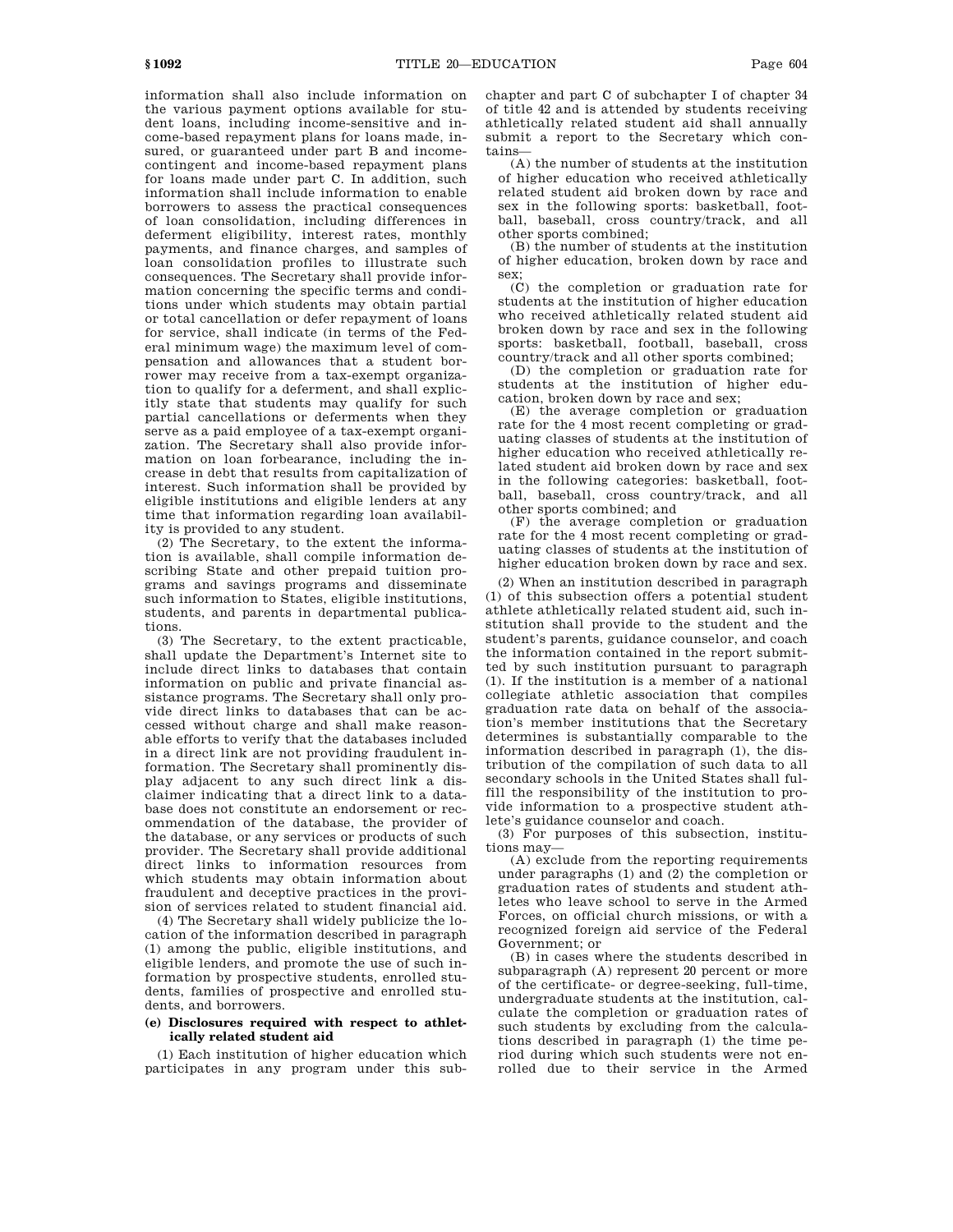Forces, on official church missions, or with a recognized foreign aid service of the Federal Government.

(4) Each institution of higher education described in paragraph (1) may provide supplemental information to students and the Secretary showing the completion or graduation rate when such completion or graduation rate includes students transferring into and out of such institution.

(5) The Secretary, using the reports submitted under this subsection, shall compile and publish a report containing the information required under paragraph (1) broken down by—

(A) individual institutions of higher education; and

(B) athletic conferences recognized by the National Collegiate Athletic Association and the National Association of Intercollegiate Athletics.

(6) The Secretary shall waive the requirements of this subsection for any institution of higher education that is a member of an athletic association or athletic conference that has voluntarily published completion or graduation rate data or has agreed to publish data that, in the opinion of the Secretary, is substantially comparable to the information required under this subsection.

(7) The Secretary, in conjunction with the National Junior College Athletic Association, shall develop and obtain data on completion or graduation rates from two-year colleges that award athletically related student aid. Such data shall, to the extent practicable, be consistent with the reporting requirements set forth in this section.

(8) For purposes of this subsection, the term "athletically related student aid" means any scholarship, grant, or other form of financial assistance the terms of which require the recipient to participate in a program of intercollegiate athletics at an institution of higher education in order to be eligible to receive such assistance.

(9) The reports required by this subsection shall be due each July 1 and shall cover the 1 year period ending August 31 of the preceding year.

### **(f) Disclosure of campus security policy and campus crime statistics**

(1) Each eligible institution participating in any program under this subchapter and part C of subchapter I of chapter 34 of title 42, other than a foreign institution of higher education, shall on August 1, 1991, begin to collect the following information with respect to campus crime statistics and campus security policies of that institution, and beginning September 1, 1992, and each year thereafter, prepare, publish, and distribute, through appropriate publications or mailings, to all current students and employees, and to any applicant for enrollment or employment upon request, an annual security report containing at least the following information with respect to the campus security policies and campus crime statistics of that institution:

(A) A statement of current campus policies regarding procedures and facilities for students and others to report criminal actions or other emergencies occurring on campus and policies concerning the institution's response to such reports.

(B) A statement of current policies concerning security and access to campus facilities, including campus residences, and security considerations used in the maintenance of campus facilities.

(C) A statement of current policies concerning campus law enforcement, including—

(i) the law enforcement authority of campus security personnel;

(ii) the working relationship of campus security personnel with State and local law enforcement agencies, including whether the institution has agreements with such agencies, such as written memoranda of understanding, for the investigation of alleged criminal offenses; and

(iii) policies which encourage accurate and prompt reporting of all crimes to the campus police and the appropriate law enforcement agencies.

(D) A description of the type and frequency of programs designed to inform students and employees about campus security procedures and practices and to encourage students and employees to be responsible for their own security and the security of others.

(E) A description of programs designed to inform students and employees about the prevention of crimes.

(F) Statistics concerning the occurrence on campus, in or on noncampus buildings or property, and on public property during the most recent calendar year, and during the 2 preceding calendar years for which data are available—

(i) of the following criminal offenses reported to campus security authorities or local police agencies:

(I) murder;

(II) sex offenses, forcible or nonforcible;

(III) robbery;

(IV) aggravated assault;

(V) burglary;

(VI) motor vehicle theft;

(VII) manslaughter;

(VIII) arson; and

(IX) arrests or persons referred for campus disciplinary action for liquor law violations, drug-related violations, and weapons possession; and

(ii) of the crimes described in subclauses (I) through (VIII) of clause (i), of larcenytheft, simple assault, intimidation, and destruction, damage, or vandalism of property, and of other crimes involving bodily injury to any person, in which the victim is intentionally selected because of the actual or perceived race, gender, religion, sexual orientation, ethnicity, or disability of the victim that are reported to campus security authorities or local police agencies, which data shall be collected and reported according to category of prejudice.

(G) A statement of policy concerning the monitoring and recording through local police agencies of criminal activity at off-campus student organizations which are recognized by the institution and that are engaged in by stu-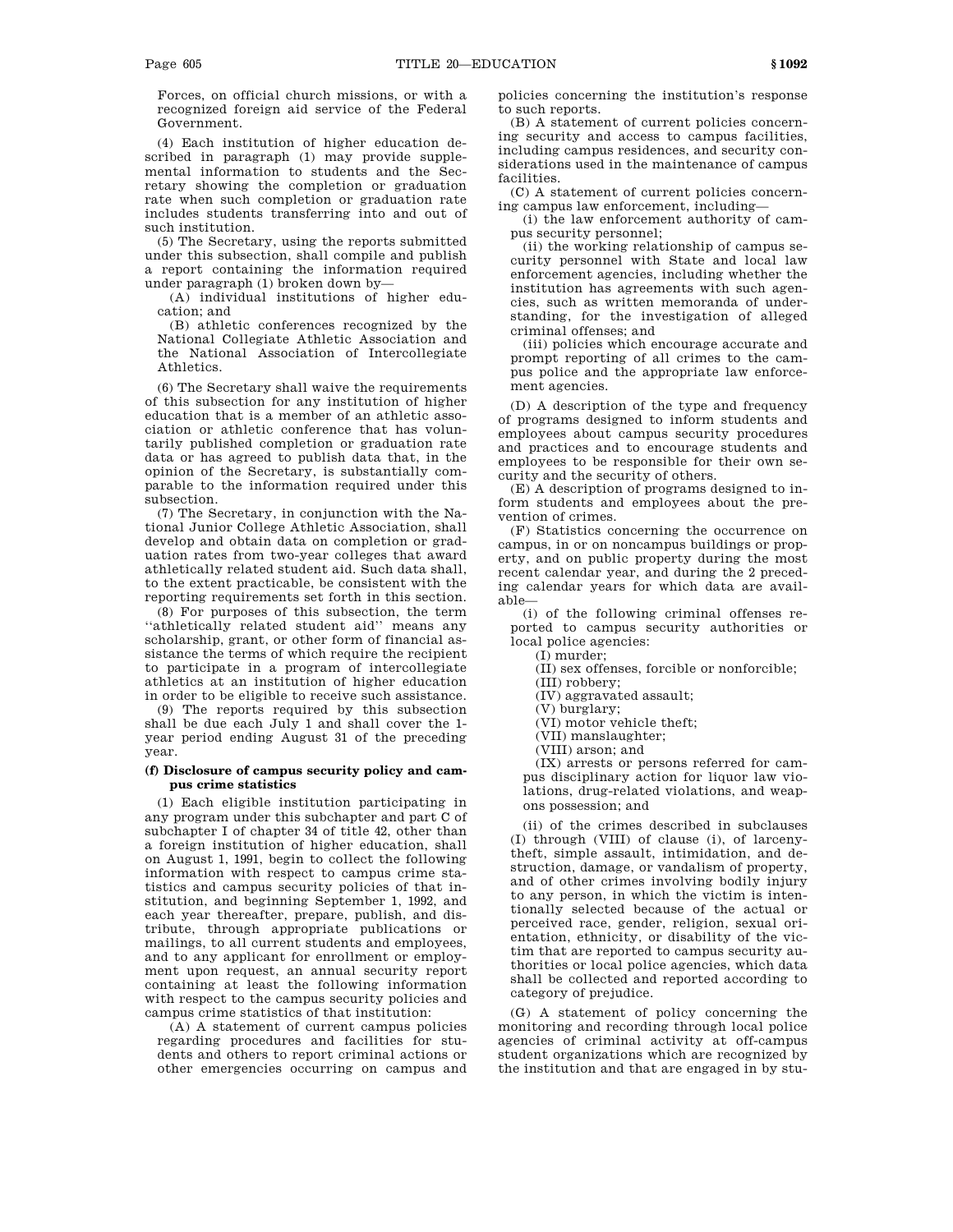dents attending the institution, including those student organizations with off-campus housing facilities.

(H) A statement of policy regarding the possession, use, and sale of alcoholic beverages and enforcement of State underage drinking laws and a statement of policy regarding the possession, use, and sale of illegal drugs and enforcement of Federal and State drug laws and a description of any drug or alcohol abuse education programs as required under section 1011i of this title.

(I) A statement advising the campus community where law enforcement agency information provided by a State under section 14071(j) of title 42, concerning registered sex offenders may be obtained, such as the law enforcement office of the institution, a local law enforcement agency with jurisdiction for the campus, or a computer network address.

(J) A statement of current campus policies regarding immediate emergency response and evacuation procedures, including the use of electronic and cellular communication (if appropriate), which policies shall include procedures to—

(i) immediately notify the campus community upon the confirmation of a significant emergency or dangerous situation involving an immediate threat to the health or safety of students or staff occurring on the campus, as defined in paragraph (6), unless issuing a notification will compromise efforts to contain the emergency;

(ii) publicize emergency response and evacuation procedures on an annual basis in a manner designed to reach students and staff; and

(iii) test emergency response and evacuation procedures on an annual basis.

(2) Nothing in this subsection shall be construed to authorize the Secretary to require particular policies, procedures, or practices by institutions of higher education with respect to campus crimes or campus security.

(3) Each institution participating in any program under this subchapter and part C of subchapter I of chapter 34 of title 42, other than a foreign institution of higher education, shall make timely reports to the campus community on crimes considered to be a threat to other students and employees described in paragraph (1)(F) that are reported to campus security or local law police agencies. Such reports shall be provided to students and employees in a manner that is timely and that will aid in the prevention of similar occurrences.

(4)(A) Each institution participating in any program under this subchapter and part C of subchapter I of chapter 34 of title 42, other than a foreign institution of higher education, that maintains a police or security department of any kind shall make, keep, and maintain a daily log, written in a form that can be easily understood, recording all crimes reported to such police or security department, including—

(i) the nature, date, time, and general location of each crime; and

(ii) the disposition of the complaint, if known.

(B)(i) All entries that are required pursuant to this paragraph shall, except where disclosure of such information is prohibited by law or such disclosure would jeopardize the confidentiality of the victim, be open to public inspection within two business days of the initial report being made to the department or a campus security authority.

(ii) If new information about an entry into a log becomes available to a police or security department, then the new information shall be recorded in the log not later than two business days after the information becomes available to the police or security department.

(iii) If there is clear and convincing evidence that the release of such information would jeopardize an ongoing criminal investigation or the safety of an individual, cause a suspect to flee or evade detection, or result in the destruction of evidence, such information may be withheld until that damage is no longer likely to occur from the release of such information.

(5) On an annual basis, each institution participating in any program under this subchapter and part C of subchapter I of chapter 34 of title 42, other than a foreign institution of higher education, shall submit to the Secretary a copy of the statistics required to be made available under paragraph  $(1)(F)$ . The Secretary shall-

(A) review such statistics and report to the authorizing committees on campus crime statistics by September 1, 2000;

(B) make copies of the statistics submitted to the Secretary available to the public; and

(C) in coordination with representatives of institutions of higher education, identify exemplary campus security policies, procedures, and practices and disseminate information concerning those policies, procedures, and practices that have proven effective in the reduction of campus crime.

 $(6)(A)$  In this subsection:

(i) The term ''campus'' means—

(I) any building or property owned or controlled by an institution of higher education within the same reasonably contiguous geographic area of the institution and used by the institution in direct support of, or in a manner related to, the institution's educational purposes, including residence halls; and

(II) property within the same reasonably contiguous geographic area of the institution that is owned by the institution but controlled by another person, is used by students, and supports institutional purposes (such as a food or other retail vendor).

(ii) The term ''noncampus building or property'' means—

(I) any building or property owned or controlled by a student organization recognized by the institution; and

(II) any building or property (other than a branch campus) owned or controlled by an institution of higher education that is used in direct support of, or in relation to, the institution's educational purposes, is used by students, and is not within the same reasonably contiguous geographic area of the institution.

(iii) The term ''public property'' means all public property that is within the same rea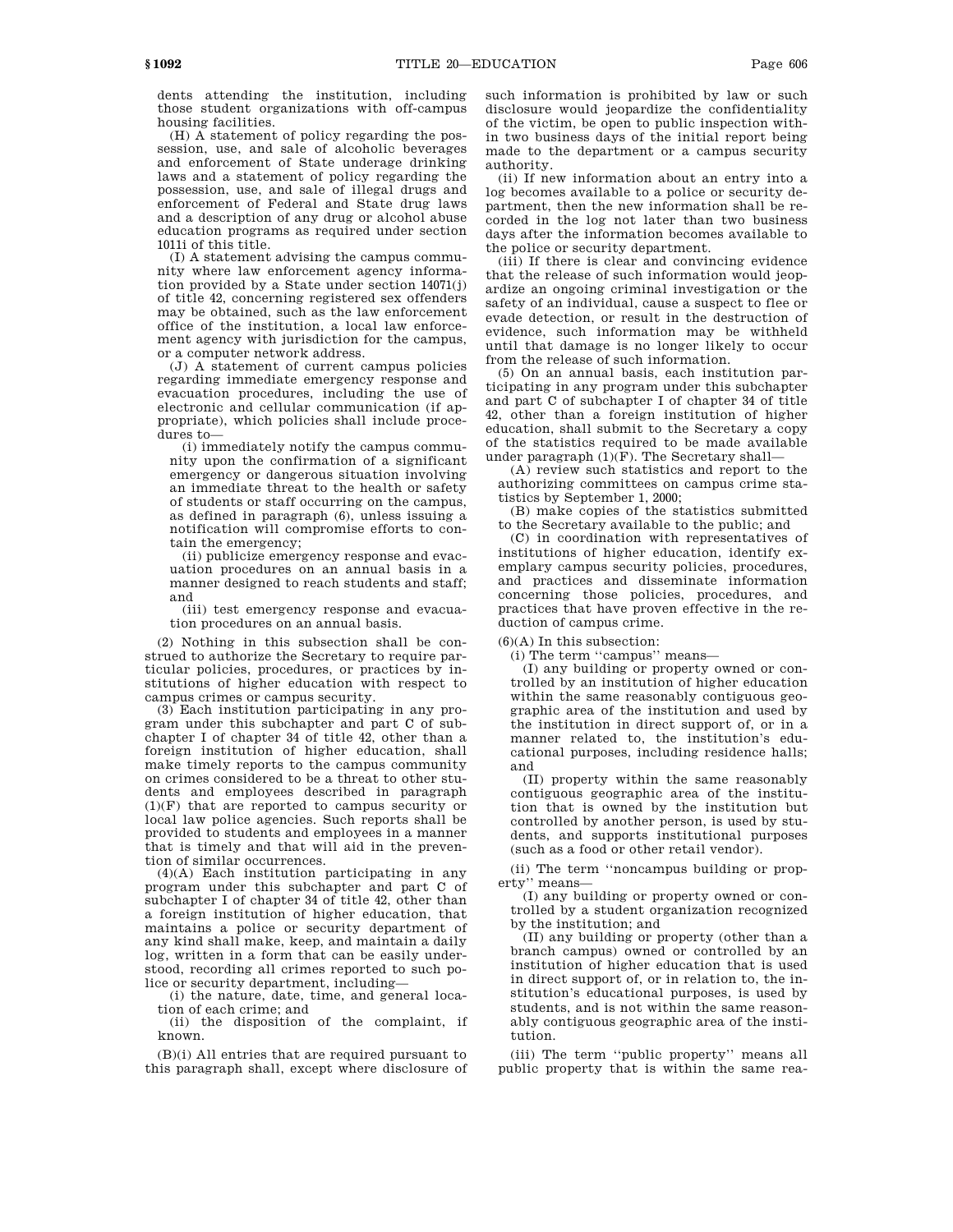sonably contiguous geographic area of the institution, such as a sidewalk, a street, other thoroughfare, or parking facility, and is adjacent to a facility owned or controlled by the institution if the facility is used by the institution in direct support of, or in a manner related to the institution's educational purposes.

(B) In cases where branch campuses of an institution of higher education, schools within an institution of higher education, or administrative divisions within an institution are not within a reasonably contiguous geographic area, such entities shall be considered separate campuses for purposes of the reporting requirements of this section.

(7) The statistics described in paragraph  $(1)(F)$ shall be compiled in accordance with the definitions used in the uniform crime reporting system of the Department of Justice, Federal Bureau of Investigation, and the modifications in such definitions as implemented pursuant to the Hate Crime Statistics Act. Such statistics shall not identify victims of crimes or persons accused of crimes.

(8)(A) Each institution of higher education participating in any program under this subchapter and part C of subchapter I of chapter 34 of title 42, other than a foreign institution of higher education, shall develop and distribute as part of the report described in paragraph (1) a statement of policy regarding—

(i) such institution's campus sexual assault programs, which shall be aimed at prevention of sex offenses; and

(ii) the procedures followed once a sex offense has occurred.

(B) The policy described in subparagraph (A) shall address the following areas:

(i) Education programs to promote the awareness of rape, acquaintance rape, and other sex offenses.

(ii) Possible sanctions to be imposed following the final determination of an on-campus disciplinary procedure regarding rape, acquaintance rape, or other sex offenses, forcible or nonforcible.

(iii) Procedures students should follow if a sex offense occurs, including who should be contacted, the importance of preserving evidence as may be necessary to the proof of criminal sexual assault, and to whom the alleged offense should be reported.

(iv) Procedures for on-campus disciplinary action in cases of alleged sexual assault, which shall include a clear statement that—

(I) the accuser and the accused are entitled to the same opportunities to have others present during a campus disciplinary proceeding; and

(II) both the accuser and the accused shall be informed of the outcome of any campus disciplinary proceeding brought alleging a sexual assault.

(v) Informing students of their options to notify proper law enforcement authorities, including on-campus and local police, and the option to be assisted by campus authorities in notifying such authorities, if the student so chooses.

(vi) Notification of students of existing counseling, mental health or student services for victims of sexual assault, both on campus and in the community.

(vii) Notification of students of options for, and available assistance in, changing academic and living situations after an alleged sexual assault incident, if so requested by the victim and if such changes are reasonably available.

(C) Nothing in this paragraph shall be construed to confer a private right of action upon any person to enforce the provisions of this paragraph.

(9) The Secretary shall provide technical assistance in complying with the provisions of this section to an institution of higher education who requests such assistance.

(10) Nothing in this section shall be construed to require the reporting or disclosure of privileged information.

(11) The Secretary shall report to the appropriate committees of Congress each institution of higher education that the Secretary determines is not in compliance with the reporting requirements of this subsection.

(12) For purposes of reporting the statistics with respect to crimes described in paragraph (1)(F), an institution of higher education shall distinguish, by means of separate categories, any criminal offenses that occur—

(A) on campus;

(B) in or on a noncampus building or property;

(C) on public property; and

(D) in dormitories or other residential facilities for students on campus.

(13) Upon a determination pursuant to section 1094(c)(3)(B) of this title that an institution of higher education has substantially misrepresented the number, location, or nature of the crimes required to be reported under this subsection, the Secretary shall impose a civil penalty upon the institution in the same amount and pursuant to the same procedures as a civil penalty is imposed under section  $1094(c)(3)(B)$  of this title.

(14)(A) Nothing in this subsection may be construed to—

(i) create a cause of action against any institution of higher education or any employee of such an institution for any civil liability; or

(ii) establish any standard of care.

(B) Notwithstanding any other provision of law, evidence regarding compliance or noncompliance with this subsection shall not be admissible as evidence in any proceeding of any court, agency, board, or other entity, except with respect to an action to enforce this subsection.

(15) The Secretary shall annually report to the authorizing committees regarding compliance with this subsection by institutions of higher education, including an up-to-date report on the Secretary's monitoring of such compliance.

(16) The Secretary may seek the advice and counsel of the Attorney General concerning the development, and dissemination to institutions of higher education, of best practices information about campus safety and emergencies.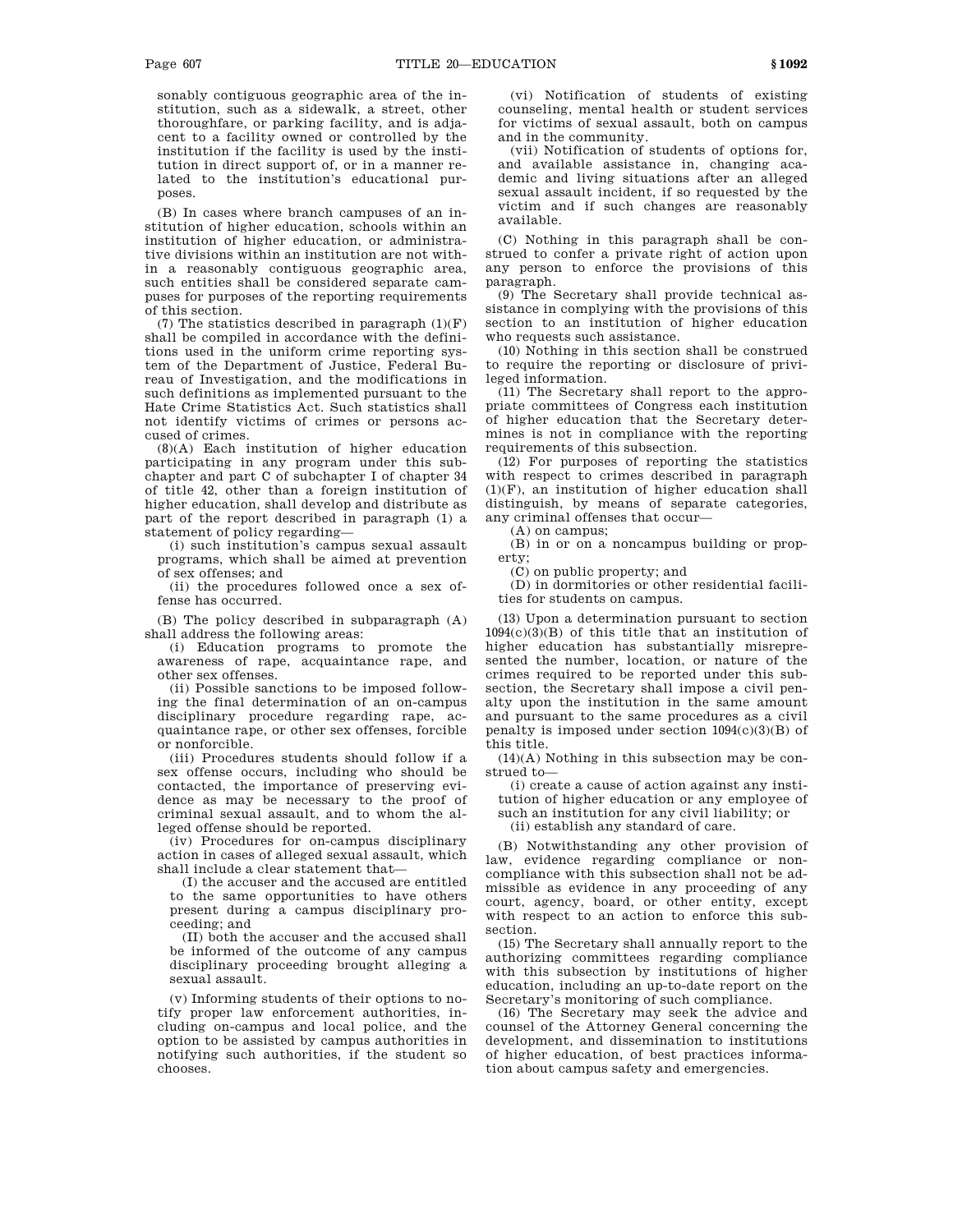(17) Nothing in this subsection shall be construed to permit an institution, or an officer, employee, or agent of an institution, participating in any program under this subchapter and part C of subchapter I of chapter 34 of title 42 to retaliate, intimidate, threaten, coerce, or otherwise discriminate against any individual with respect to the implementation of any provision of this subsection.

(18) This subsection may be cited as the ''Jeanne Clery Disclosure of Campus Security Policy and Campus Crime Statistics Act''.

# **(g) Data required**

# **(1) In general**

Each coeducational institution of higher education that participates in any program under this subchapter and part C of subchapter I of chapter 34 of title 42, and has an intercollegiate athletic program, shall annually, for the immediately preceding academic year, prepare a report that contains the following information regarding intercollegiate athletics:

(A) The number of male and female fulltime undergraduates that attended the institution.

(B) A listing of the varsity teams that competed in intercollegiate athletic competition and for each such team the following data:

(i) The total number of participants, by team, as of the day of the first scheduled contest for the team.

(ii) Total operating expenses attributable to such teams, except that an institution may also report such expenses on a per capita basis for each team and expenditures attributable to closely related teams such as track and field or swimming and diving, may be reported together, although such combinations shall be reported separately for men's and women's teams.

(iii) Whether the head coach is male or female and whether the head coach is assigned to that team on a full-time or parttime basis. Graduate assistants and volunteers who serve as head coaches shall be considered to be head coaches for the purposes of this clause.

(iv) The number of assistant coaches who are male and the number of assistant coaches who are female for each team and whether a particular coach is assigned to that team on a full-time or part-time basis. Graduate assistants and volunteers who serve as assistant coaches shall be considered to be assistant coaches for the purposes of this clause.

(C) The total amount of money spent on athletically related student aid, including the value of waivers of educational expenses, separately for men's and women's teams overall.

(D) The ratio of athletically related student aid awarded male athletes to athletically related student aid awarded female athletes.

(E) The total amount of expenditures on recruiting, separately for men's and women's teams overall.

(F) The total annual revenues generated across all men's teams and across all women's teams, except that an institution may also report such revenues by individual team.

(G) The average annual institutional salary of the head coaches of men's teams, across all offered sports, and the average annual institutional salary of the head coaches of women's teams, across all offered sports.

(H) The average annual institutional salary of the assistant coaches of men's teams, across all offered sports, and the average annual institutional salary of the assistant coaches of women's teams, across all offered sports

(I)(i) The total revenues, and the revenues from football, men's basketball, women's basketball, all other men's sports combined and all other women's sports combined, derived by the institution from the institution's intercollegiate athletics activities.

(ii) For the purpose of clause (i), revenues from intercollegiate athletics activities allocable to a sport shall include (without limitation) gate receipts, broadcast revenues, appearance guarantees and options, concessions, and advertising, but revenues such as student activities fees or alumni contributions not so allocable shall be included in the calculation of total revenues only.

(J)(i) The total expenses, and the expenses attributable to football, men's basketball, women's basketball, all other men's sports combined, and all other women's sports combined, made by the institution for the institution's intercollegiate athletics activities.

(ii) For the purpose of clause (i), expenses for intercollegiate athletics activities allocable to a sport shall include (without limitation) grants-in-aid, salaries, travel, equipment, and supplies, but expenses such as general and administrative overhead not so allocable shall be included in the calculation of total expenses only.

# **(2) Special rule**

For the purposes of paragraph  $(1)(G)$ , if a coach has responsibilities for more than one team and the institution does not allocate such coach's salary by team, the institution should divide the salary by the number of teams for which the coach has responsibility and allocate the salary among the teams on a basis consistent with the coach's responsibilities for the different teams.

## **(3) Disclosure of information to students and public**

An institution of higher education described in paragraph (1) shall make available to students and potential students, upon request, and to the public, the information contained in the report described in paragraph (1), except that all students shall be informed of their right to request such information.

# **(4) Submission; report; information availability**

(A) On an annual basis, each institution of higher education described in paragraph (1) shall provide to the Secretary, within 15 days of the date that the institution makes avail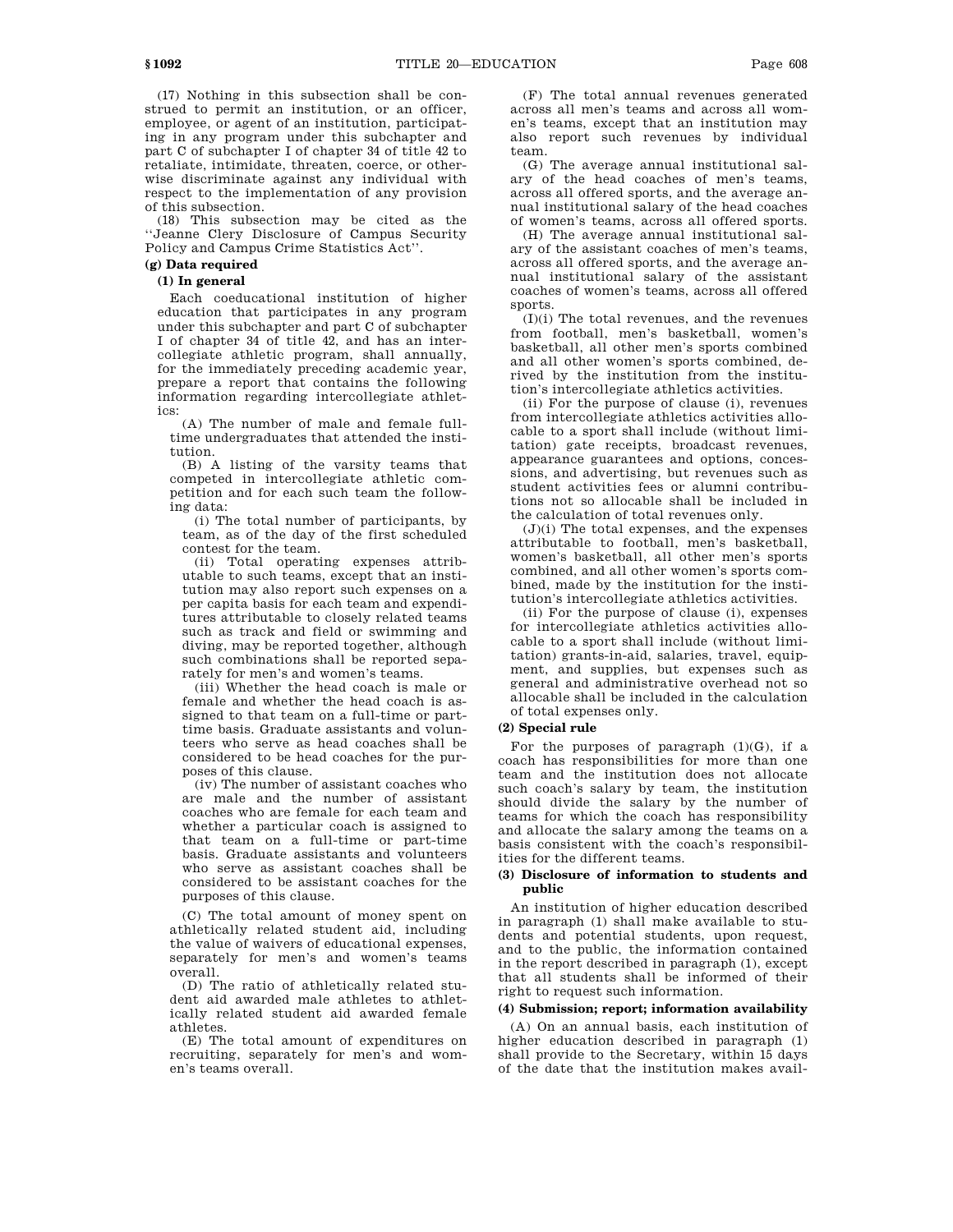able the report under paragraph (1), the information contained in the report.

(B) The Secretary shall ensure that the reports described in subparagraph (A) are made available to the public within a reasonable period of time.

(C) Not later than 180 days after October 7, 1998, the Secretary shall notify all secondary schools in all States regarding the availability of the information made available under paragraph (1), and how such information may be accessed.

## **(5) ''Operating expenses'' defined**

For the purposes of this subsection, the term ''operating expenses'' means expenditures on lodging and meals, transportation, officials, uniforms and equipment.

## **(h) Transfer of credit policies**

## **(1) Disclosure**

Each institution of higher education participating in any program under this subchapter and part C of subchapter I of chapter 34 of title 42 shall publicly disclose, in a readable and comprehensible manner, the transfer of credit policies established by the institution which shall include a statement of the institution's current transfer of credit policies that includes, at a minimum—

(A) any established criteria the institution uses regarding the transfer of credit earned at another institution of higher education; and

(B) a list of institutions of higher education with which the institution has established an articulation agreement.

#### **(2) Rule of construction**

Nothing in this subsection shall be construed to—

(A) authorize the Secretary or the National Advisory Committee on Institutional Quality and Integrity to require particular policies, procedures, or practices by institutions of higher education with respect to transfer of credit;

(B) authorize an officer or employee of the Department to exercise any direction, supervision, or control over the curriculum, program of instruction, administration, or personnel of any institution of higher education, or over any accrediting agency or association;

(C) limit the application of the General Education Provisions Act [20 U.S.C. 1221 et seq.]; or

(D) create any legally enforceable right on the part of a student to require an institution of higher education to accept a transfer of credit from another institution.

#### **(i) Disclosure of fire safety standards and measures**

#### **(1) Annual fire safety reports on student housing required**

Each eligible institution participating in any program under this subchapter and part C of subchapter I of chapter 34 of title 42 that maintains on-campus student housing facilities shall, on an annual basis, publish a fire safety report, which shall contain information

with respect to the campus fire safety practices and standards of that institution, including—

(A) statistics concerning the following in each on-campus student housing facility during the most recent calendar years for which data are available:

(i) the number of fires and the cause of each fire;

(ii) the number of injuries related to a fire that result in treatment at a medical facility;

(iii) the number of deaths related to a fire; and

(iv) the value of property damage caused by a fire;

(B) a description of each on-campus student housing facility fire safety system, including the fire sprinkler system;

(C) the number of regular mandatory supervised fire drills;

(D) policies or rules on portable electrical appliances, smoking, and open flames (such as candles), procedures for evacuation, and policies regarding fire safety education and training programs provided to students, faculty, and staff; and

(E) plans for future improvements in fire safety, if determined necessary by such institution.

## **(2) Report to the Secretary**

Each institution described in paragraph (1) shall, on an annual basis, submit to the Secretary a copy of the statistics required to be made available under paragraph (1)(A).

#### **(3) Current information to campus community**

Each institution described in paragraph (1) shall—

(A) make, keep, and maintain a log, recording all fires in on-campus student housing facilities, including the nature, date, time, and general location of each fire; and (B) make annual reports to the campus community on such fires.

#### **(4) Responsibilities of the Secretary**

The Secretary shall—

(A) make the statistics submitted under paragraph  $(1)(A)$  to the Secretary available to the public; and

(B) in coordination with nationally recognized fire organizations and representatives of institutions of higher education, representatives of associations of institutions of higher education, and other organizations that represent and house a significant number of students—

(i) identify exemplary fire safety policies, procedures, programs, and practices, including the installation, to the technical standards of the National Fire Protection Association, of fire detection, prevention, and protection technologies in student housing, dormitories, and other buildings;

(ii) disseminate the exemplary policies, procedures, programs and practices described in clause (i) to the Administrator of the United States Fire Administration;

(iii) make available to the public information concerning those policies, proce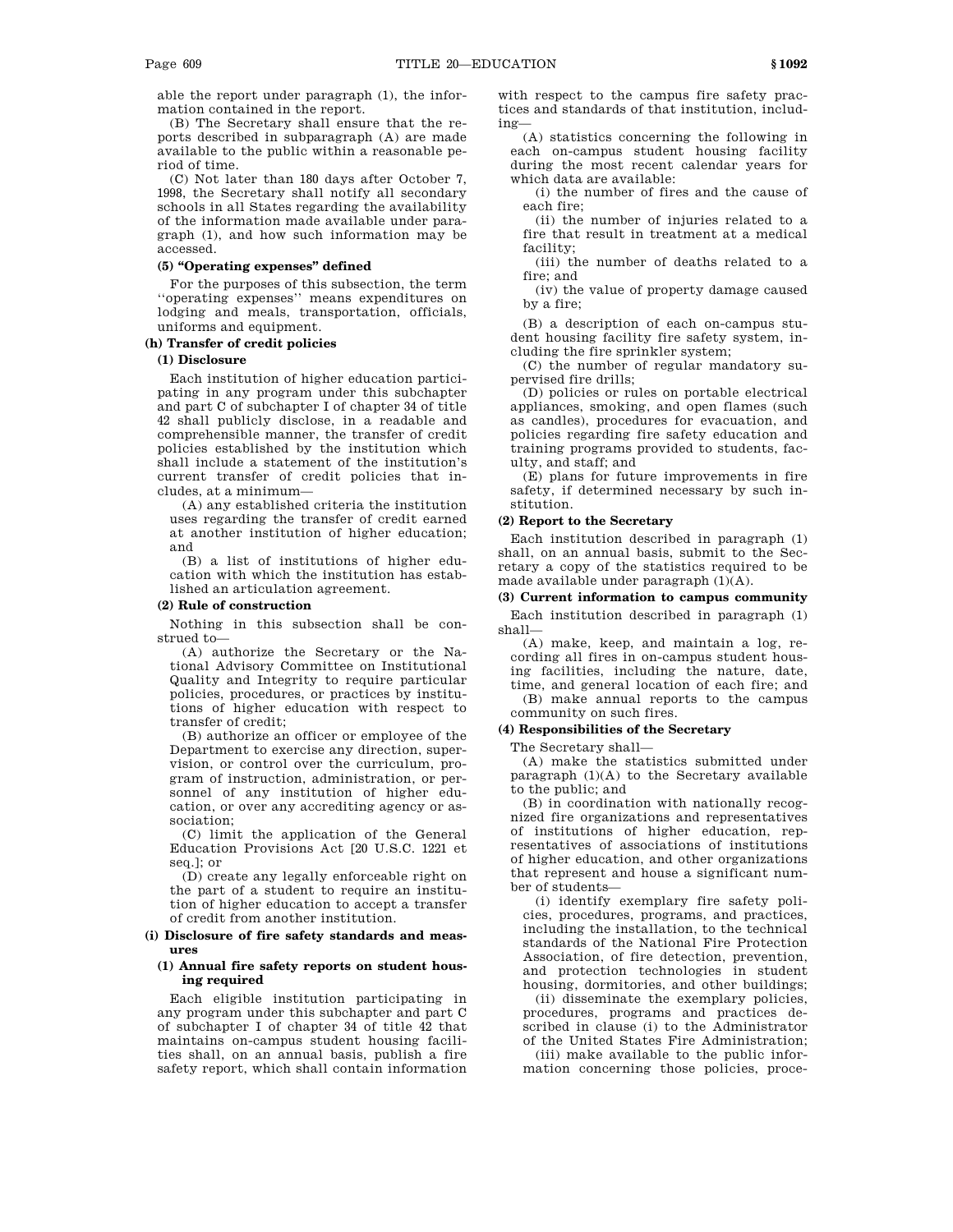dures, programs, and practices that have proven effective in the reduction of fires; and

(iv) develop a protocol for institutions to review the status of their fire safety systems.

#### **(5) Rules of construction**

Nothing in this subsection shall be construed to—

(A) authorize the Secretary to require particular policies, procedures, programs, or practices by institutions of higher education with respect to fire safety, other than with respect to the collection, reporting, and dissemination of information required by this subsection;

(B) affect section 444 of the General Education Provisions Act [20 U.S.C. 1232g] (commonly known as the ''Family Educational Rights and Privacy Act of 1974'') or the regulations issued under section 264 of the Health Insurance Portability and Accountability Act of 1996 (42 U.S.C. 1320d–2 note);

(C) create a cause of action against any institution of higher education or any employee of such an institution for any civil liability; or

(D) establish any standard of care.

## **(6) Compliance report**

The Secretary shall annually report to the authorizing committees regarding compliance with this subsection by institutions of higher education, including an up-to-date report on the Secretary's monitoring of such compliance.

## **(7) Evidence**

Notwithstanding any other provision of law, evidence regarding compliance or noncompliance with this subsection shall not be admissible as evidence in any proceeding of any court, agency, board, or other entity, except with respect to an action to enforce this subsection.

## **(j) Missing person procedures**

## **(1) Option and procedures**

Each institution of higher education that provides on-campus housing and participates in any program under this subchapter and part C of subchapter I of chapter 34 of title 42 shall—

(A) establish a missing student notification policy for students who reside in oncampus housing that—

(i) informs each such student that such student has the option to identify an individual to be contacted by the institution not later than 24 hours after the time that the student is determined missing in accordance with official notification procedures established by the institution under subparagraph (B);

(ii) provides each such student a means to register confidential contact information in the event that the student is determined to be missing for a period of more than 24 hours;

(iii) advises each such student who is under 18 years of age, and not an emancipated individual, that the institution is required to notify a custodial parent or guardian not later 24 hours after the time that the student is determined to be missing in accordance with such procedures;

(iv) informs each such residing student that the institution will notify the appropriate law enforcement agency not later than 24 hours after the time that the student is determined missing in accordance with such procedures; and

(v) requires, if the campus security or law enforcement personnel has been notified and makes a determination that a student who is the subject of a missing person report has been missing for more than 24 hours and has not returned to the campus, the institution to initiate the emergency contact procedures in accordance with the student's designation; and

(B) establish official notification procedures for a missing student who resides in on-campus housing that—

(i) includes procedures for official notification of appropriate individuals at the institution that such student has been missing for more than 24 hours;

(ii) requires any official missing person report relating to such student be referred immediately to the institution's police or campus security department; and

(iii) if, on investigation of the official report, such department determines that the missing student has been missing for more than 24 hours, requires—

(I) such department to contact the individual identified by such student under subparagraph (A)(i);

(II) if such student is under 18 years of age, and not an emancipated individual, the institution to immediately contact the custodial parent or legal guardian of such student; and

(III) if subclauses (I) or (II) do not apply to a student determined to be a missing person, inform the appropriate law enforcement agency.

## **(2) Rule of construction**

Nothing in this subsection shall be construed—

(A) to provide a private right of action to any person to enforce any provision of this subsection; or

(B) to create a cause of action against any institution of higher education or any employee of the institution for any civil liability.

## **(k) Notice to students concerning penalties for drug violations**

#### **(1) Notice upon enrollment**

Each institution of higher education shall provide to each student, upon enrollment, a separate, clear, and conspicuous written notice that advises the student of the penalties under section 1091(r) of this title.

#### **(2) Notice after loss of eligibility**

An institution of higher education shall provide in a timely manner to each student who has lost eligibility for any grant, loan, or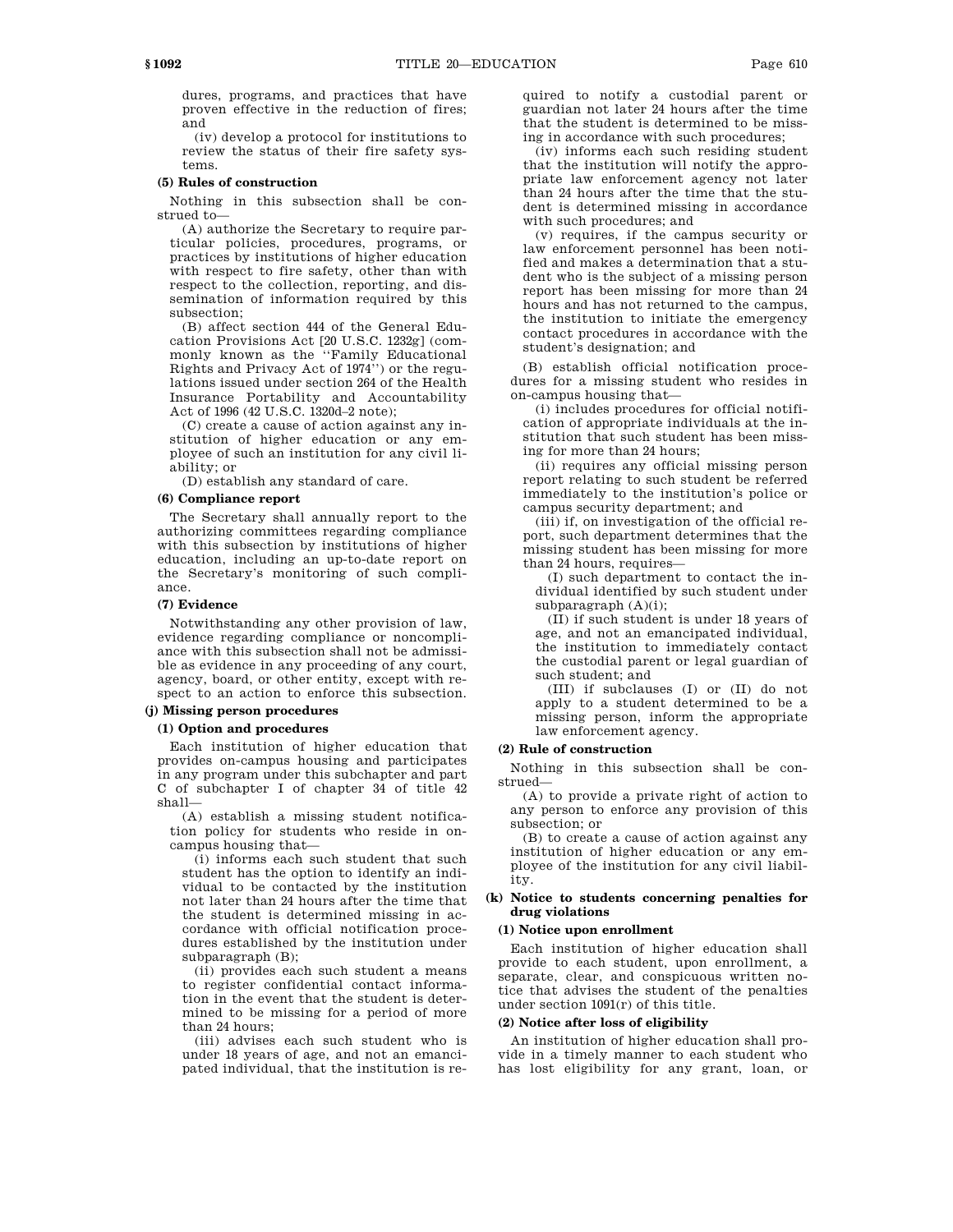work-study assistance under this subchapter and part C of subchapter I of chapter 34 of title 42 as a result of the penalties listed under section 1091(r)(1) of this title a separate, clear, and conspicuous written notice that notifies the student of the loss of eligibility and advises the student of the ways in which the student can regain eligibility under section  $1091(r)(2)$  of this title.

## **(***l***) Entrance counseling for borrowers**

# **(1) Disclosure required prior to disbursement**

# **(A) In general**

Each eligible institution shall, at or prior to the time of a disbursement to a first-time borrower of a loan made, insured, or guaranteed under part B (other than a loan made pursuant to section 1078–3 of this title or a loan made on behalf of a student pursuant to section 1078–2 of this title) or made under part C (other than a Federal Direct Consolidation Loan or a Federal Direct PLUS loan made on behalf of a student), ensure that the borrower receives comprehensive information on the terms and conditions of the loan and of the responsibilities the borrower has with respect to such loan in accordance with paragraph (2). Such information—

(i) shall be provided in a simple and understandable manner; and

(ii) may be provided—

(I) during an entrance counseling session conduction in person;

(II) on a separate written form provided to the borrower that the borrower signs and returns to the institution; or

(III) online, with the borrower acknowledging receipt of the information.

## **(B) Use of interactive programs**

The Secretary shall encourage institutions to carry out the requirements of subparagraph (A) through the use of interactive programs that test the borrower's understanding of the terms and conditions of the borrower's loans under part B or C, using simple and understandable language and clear formatting.

#### **(2) Information to be provided**

The information to be provided to the borrower under paragraph (1)(A) shall include the following:

(A) To the extent practicable, the effect of accepting the loan to be disbursed on the eligibility of the borrower for other forms of student financial assistance.

(B) An explanation of the use of the master promissory note.

(C) Information on how interest accrues and is capitalized during periods when the interest is not paid by either the borrower or the Secretary.

(D) In the case of a loan made under section 1078–2 or 1078–8 of this title, a Federal Direct PLUS Loan, or a Federal Direct Unsubsidized Stafford Loan, the option of the borrower to pay the interest while the borrower is in school.

(E) The definition of half-time enrollment at the institution, during regular terms and summer school, if applicable, and the consequences of not maintaining half-time enrollment.

(F) An explanation of the importance of contacting the appropriate offices at the institution of higher education if the borrower withdraws prior to completing the borrower's program of study so that the institution can provide exit counseling, including information regarding the borrower's repayment options and loan consolidation.

(G) Sample monthly repayment amounts based on—

(i) a range of levels of indebtedness of— (I) borrowers of loans under section 1078 or 1078–8 of this title; and

(II) as appropriate, graduate borrowers of loans under section 1078, 1078–2, or 1078–8 of this title; or

(ii) the average cumulative indebtedness of other borrowers in the same program as the borrower at the same institution.

(H) The obligation of the borrower to repay the full amount of the loan, regardless of whether the borrower completes or does not complete the program in which the borrower is enrolled within the regular time for program completion.

(I) The likely consequences of default on the loan, including adverse credit reports, delinquent debt collection procedures under Federal law, and litigation.

(J) Information on the National Student Loan Data System and how the borrower can access the borrower's records.

(K) The name of and contact information for the individual the borrower may contact if the borrower has any questions about the borrower's rights and responsibilities or the terms and conditions of the loan.

## **(m) Disclosures of reimbursements for service on advisory boards**

#### **(1) Disclosure**

Each institution of higher education participating in any program under this subchapter and part C of subchapter I of chapter 34 of title 42 shall report, on an annual basis, to the Secretary, any reasonable expenses paid or provided under section 1650(d) of title 15 to any employee who is employed in the financial aid office of the institution, or who otherwise has responsibilities with respect to education loans or other financial aid of the institution. Such reports shall include—

(A) the amount for each specific instance of reasonable expenses paid or provided;

(B) the name of the financial aid official, other employee, or agent to whom the expenses were paid or provided;

(C) the dates of the activity for which the expenses were paid or provided; and

(D) a brief description of the activity for which the expenses were paid or provided.

### **(2) Report to Congress**

The Secretary shall summarize the information received from institutions of higher education under paragraph (1) in a report and transmit such report annually to the authorizing committees.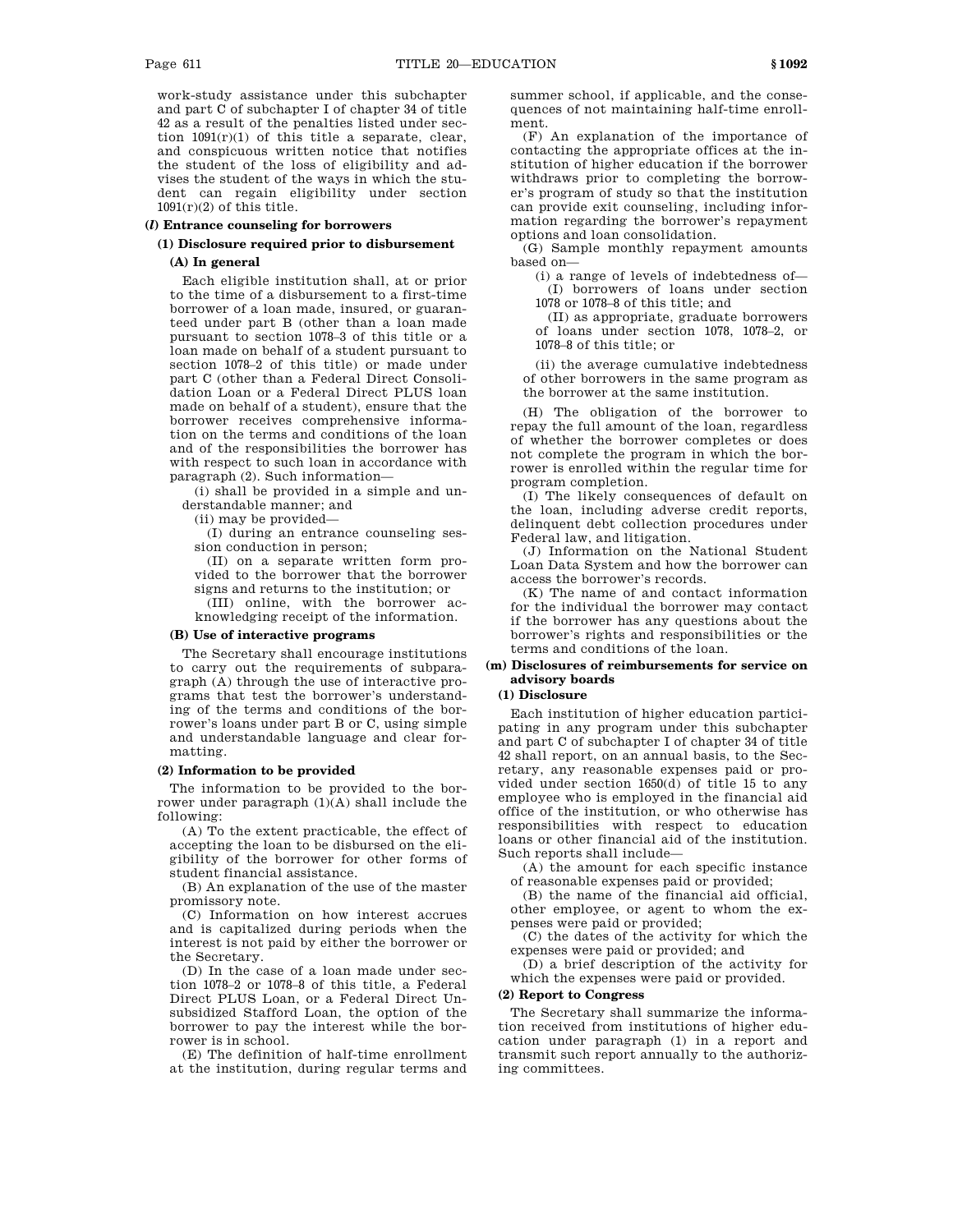(Pub. L. 89–329, title IV, §485, as added Pub. L. 99–498, title IV, §407(a), Oct. 17, 1986, 100 Stat. 1482; amended Pub. L. 100–50, §15(10), (11), June 3, 1987, 101 Stat. 357; Pub. L. 101–542, title I, §§103(a), (b), 104(a), title II, §204(a), Nov. 8, 1990, 104 Stat. 2381–2385; Pub. L. 101–610, title II, §§201–203, Nov. 16, 1990, 104 Stat. 3171, 3172; Pub. L. 102–26, §10(a)–(d), Apr. 9, 1991, 105 Stat. 128; Pub. L. 102–164, title VI, §603, Nov. 15, 1991, 105 Stat. 1066; Pub. L. 102–325, title IV, §486(a)–(c)(2), July 23, 1992, 106 Stat. 620, 621; Pub. L. 103–208, §2(h)(28)–(37), (k)(9), Dec. 20, 1993, 107 Stat. 2477, 2486; Pub. L. 103–382, title III, §360B(c), Oct. 20, 1994, 108 Stat. 3970; Pub. L. 104–208, div. A, title I, §101(e) [title III, §308], Sept. 30, 1996, 110 Stat. 3009–233, 3009–262; Pub. L. 105–18, title VI, §60001(a), June 12, 1997, 111 Stat. 214; Pub. L. 105–244, title I, §102(b)(3), title IV, §486, Oct. 7, 1998, 112 Stat. 1622, 1741; Pub. L. 106–386, div. B, title VI, §1601(c)(1), Oct. 28, 2000, 114 Stat. 1537; Pub. L. 110–315, title I, §103(b)(11), title IV, §488,

## REFERENCES IN TEXT

title X, §1011(c), Aug. 14, 2008, 122 Stat. 3090, 3293, 3482; Pub. L. 111–39, title IV, §407(b)(5), July 1,

2009, 123 Stat. 1951.)

The Hate Crime Statistics Act, referred to in subsec. (f)(7), is Pub. L. 101–275, Apr. 23, 1990, 104 Stat. 140, which is set out as a note under section 534 of Title 28, Judiciary and Judicial Procedure.

The General Education Provisions Act, referred to in subsec.  $(h)(2)(C)$ , is title IV of Pub. L. 90–247, Jan. 2, 1968, 81 Stat. 814, which is classified generally to chapter 31 (§1221 et seq.) of this title. For complete classification of this Act to the Code, see section 1221 of this title and Tables.

Section 264 of the Health Insurance Portability and Accountability Act of 1996, referred to in subsec.  $(i)(5)(B)$ , is section 264 of title II of Pub. L. 104-191, Aug. 21, 1996, 110 Stat. 2033, which is set out as a note under section 1320d–2 of Title 42, The Public Health and Welfare.

#### PRIOR PROVISIONS

A prior section 1092, Pub. L. 89–329, title IV, §485, as added Pub. L. 96–374, title IV, §451(a), Oct. 3, 1980, 94 Stat. 1449, related to provision of institutional and financial assistance information for students, prior to the general revision of this part by Pub. L. 99–498.

Another prior section 1092, Pub. L. 89–329, title V, §508, formerly §502, Nov. 8, 1965, 79 Stat. 1255; renumbered §508 and amended Pub. L. 90–35, §§2(b), 7, June 29, 1967, 81 Stat. 82, 93, prohibited the making of payments for religious purposes for authorized programs, prior to repeal by Pub. L. 94–482, title I, §151(a)(2), Oct. 12, 1976, 90 Stat. 2151.

#### AMENDMENTS

2009—Subsec. (a)(1). Pub. L. 111–39, §407(b)(5)(A)(i)(I), substituted ''commonly known as the 'Family Educational Rights and Privacy Act of 1974''' for ''also referred to as the Family Educational Rights and Privacy Act of 1974'' in introductory provisions.

Subsec. (a)(1)(I). Pub. L. 111–39, §407(b)(5)(A)(i)(II), substituted ''students with disabilities'' for ''handicapped students''.

Subsec. (a)(4)(B). Pub. L. 111-39,  $\frac{6407(b)(5)(A)(ii)}{11-3666}$ , inserted ''during which'' after ''time period''.

Subsec. (a)(7)(B)(iv). Pub. L. 111–39, §407(b)(5)(A)(iii), inserted ''education'' after ''higher'' in introductory provisions.

Subsec. (e)(3)(B). Pub. L. 111–39, §407(b)(5)(B), inserted ''during which'' after ''time period''.

Subsec. (f)(1). Pub. L. 111–39, §407(b)(5)(C), inserted "of" after "foreign institution" in introductory provisions.

Subsec. (f)(3), (4)(A), (5), (8)(A). Pub. L. 111–39, §407(b)(5)(C)(ii), substituted ''under this subchapter and part C of subchapter I of chapter 34 of title 42, other than a foreign institution of higher education,'' for ''under this subchapter and part C of subchapter I of chapter 34 of title 42'

Subsec. (g)(2). Pub. L. 111–39, §407(b)(5)(D), sub-<br>stituted "paragraph (1)(G)" for "subparagraph (G)".<br>Subsec. (i)(2), (3). Pub. L. 111–39, §407(b)(5)(E)(i), (ii),

substituted ''institution described in paragraph (1)'' for ''eligible institution participating in any program under this subchapter and part C of subchapter I of chapter 34 of title 42'

Subsec. (i)(5)(B). Pub. L. 111–39, §407(b)(5)(E)(iii), substituted ''commonly known as the 'Family Educational Rights and Privacy Act of 1974''' for ''the Family Edu-

cational Rights and Privacy Act of 1974''. Subsec. (k)(2). Pub. L. 111–39, §407(b)(5)(F), inserted

''section'' before ''1091(r)(1)''. Subsec. (*l*)(1)(A). Pub. L. 111–39, §407(b)(5)(G), sub-stituted ''paragraph (2)'' for ''subparagraph (B)'' in introductory provisions. 2008—Subsec. (a)(1)(G)(iv). Pub. L. 110–315,

§488(a)(1)(A), added cl. (iv). Subsec. (a)(1)(M). Pub. L. 110–315, §488(a)(1)(B), added

subpar. (M) and struck out former subpar. (M) which read as follows: ''the terms and conditions under which students receiving guaranteed student loans under part B of this subchapter or direct student loans under part D of this subchapter, or both, may—

''(i) obtain deferral of the repayment of the principal and interest for service under the Peace Corps Act (as established by the Peace Corps Act (22 U.S.C. 2501 et seq.)) or under the Domestic Volunteer Service Act of 1973, or for comparable full-time service as a volunteer for a tax-exempt organization of demonstrated effectiveness in the field of community service, and

''(ii) obtain partial cancellation of the student loan for service under the Peace Corps Act (as established by the Peace Corps Act (22 U.S.C. 2501 et seq.)) under the Domestic Volunteer Service Act of 1973 or, for comparable full-time service as a volunteer for a taxexempt organization of demonstrated effectiveness in the field of community service;".<br>Subsec.  $(a)(1)(P)$  to  $(V)$ .

(a)(1)(P) to (V). Pub. L. 110-315, §488(a)(1)(C)–(E), added subpars. (P) to (V). Subsec. (a)(4). Pub. L. 110–315, §488(a)(2), added par. (4)

and struck out former par. (4) which read as follows: ''For purposes of this section, institutions may exclude from the information disclosed in accordance with subparagraph (L) of paragraph (1) the completion or graduation rates of students who leave school to serve in the armed services, on official church missions, or with a recognized foreign aid service of the Federal Government.'

Subsec. (a)(7). Pub. L. 110–315, §488(a)(3), added par.

(7). Subsec. (b)(1)(A). Pub. L. 110–315, §488(b), which directed the general amendment of subpar. (A), with the new subpar. (A) including a subsec. (b) designation and heading and par. (1) designation, was executed by substituting the new subpar. (A) without the added subsec. (b) designation and heading and par. (1) designation for the existing subpar. (A), to reflect the probable intent of Congress. Prior to amendment, subpar. (A) read as follows: ''Each eligible institution shall, through financial aid officers or otherwise, make available counseling to borrowers of loans which are made, insured, or guaranteed under part B (other than loans made pursuant to section 1078–2 of this title) of this subchapter or made under part C or D of this subchapter prior to the completion of the course of study for which the borrower enrolled at the institution or at the time of departure from such institution. The counseling required by this subsection shall include—

 $(i)$  the average anticipated monthly repayments, a review of the repayment options available, and such debt and management strategies as the institution determines are designed to facilitate the repayment of such indebtedness; and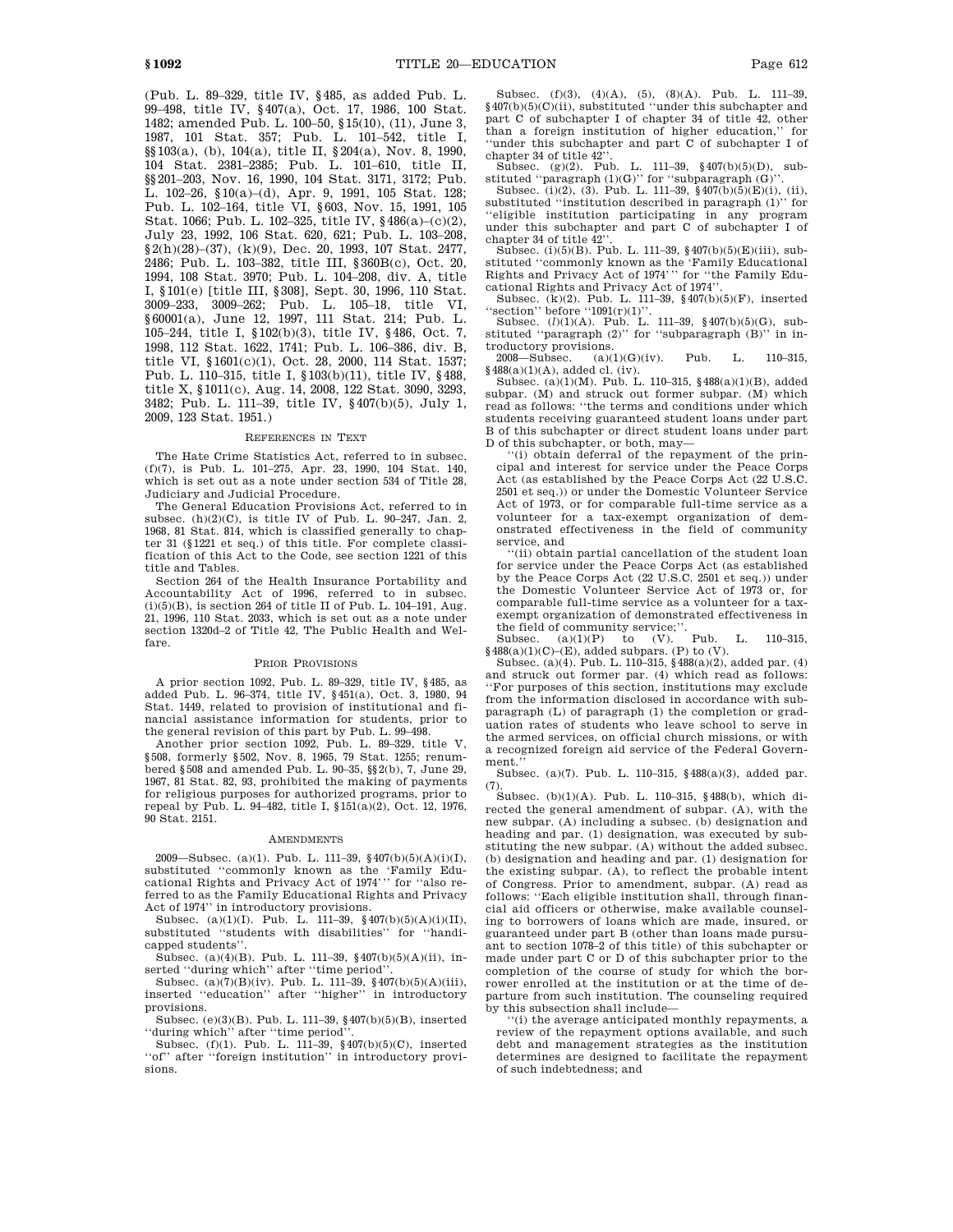''(ii) the terms and conditions under which the student may obtain partial cancellation or defer repayment of the principal and interest pursuant to sections 1078(b), 1087dd(c)(2), and 1087ee of this title.''

Subsec. (d)(1). Pub. L. 110–315, §488(c)(1), inserted ''Such information shall also include information on the various payment options available for student loans, including income-sensitive and income-based repayment plans for loans made, insured, or guaranteed under part B and income-contingent and income-based repayment plans for loans made under part C.'' before ''In addition, such information'' and ''The Secretary shall also provide information on loan forbearance, including the increase in debt that results from capitalization of interest.'' before ''Such information shall be provided''.

Subsec. (d)(4). Pub. L. 110–315, §488(c)(2), added par. (4).

Subsec. (e)(3). Pub. L. 110–315, §488(d), amended par. (3) generally. Prior to amendment, par. (3) read as follows: ''For purposes of this subsection, institutions may exclude from the reporting requirements under paragraphs (1) and (2) the completion or graduation rates of students and student athletes who leave school to serve in the armed services, on official church missions, or with a recognized foreign aid service of the Federal Government.''

Subsec.  $(f)(1)$ . Pub. L. 110–315,  $§488(e)(1)(A)$ , inserted '', other than a foreign institution higher education,''

after ''chapter 34 of title 42'' in introductory provisions. Subsec. (f)(1)(C)(i) to (iii). Pub. L. 110–315, Subsec.  $(f)(1)(C)(i)$  to (iii). Pub. L. 110-315,  $$488(e)(1)(B)$ , added cls. (i) to (iii) and struck out former

cls. (i) and (ii) which read as follows: ''(i) the enforcement authority of security personnel, including their working relationship with State and local police agencies; and

''(ii) policies which encourage accurate and prompt reporting of all crimes to the campus police and the appropriate police agencies.

Subsec. (f)(1)(F)(ii). Pub. L. 110–315, §488(e)(1)(C), substituted ''clause (i), of larceny-theft, simple assault, intimidation, and destruction, damage, or vandalism of property, and of'' for ''clause (i), and'' and inserted a comma after ''any person''.

Subsec. (f)(1)(J). Pub. L. 110–315, §488(e)(1)(D), added subpar. (J).

Subsec. (f)(5)(A). Pub. L. 110–315, §103(b)(11), substituted ''authorizing committees'' for ''Committee on Education and the Workforce of the House of Representatives and the Committee on Labor and Human Resources of the Senate''.

Subsec. (f)(15) to (18). Pub. L. 110–315, §488(e)(2), (3), added pars. (15) to (17) and redesignated former par. (15) as (18).

Subsec. (g)(4)(B) to (D). Pub. L. 110–315, §488(f), redesignated subpars. (C) and (D) as (B) and (C), respectively, struck out ''and the report to Congress described in subparagraph (B)'' after ''subparagraph (A)'' in subpar. (B) and ''the information reported under subparagraph (B) and'' after ''availability of'' in subpar. (C), and struck out former subpar. (B) which read as follows: ''The Secretary shall prepare a report regarding the information received under subparagraph (A) and submit such report to the Committee on Education and the Workforce of the House of Representatives and the Committee on Labor and Human Resources of the Senate by April 1, 2000. The report shall—

''(i) summarize the information and identify trends in the information;

''(ii) aggregate the information by divisions of the National Collegiate Athletic Association; and

'(iii) contain information on each individual institution of higher education.''

Subsecs. (h) to (*l*). Pub. L. 110–315, §488(g), added subsecs. (h) to (*l*).

Subsec. (m). Pub. L. 110–315, §1011(c), added subsec. (m).

2000—Subsec. (f)(1)(I). Pub. L. 106–386 added subpar. (I).

1998—Subsec. (a)(1). Pub. L. 105–244, §486(a)(1)(B), in introductory provisions, inserted after second sentence ''Each eligible institution shall, on an annual basis, provide to all enrolled students a list of the information that is required to be provided by institutions to students by this section and section 1232g of this title, together with a statement of the procedures required to obtain such information.''

Pub. L. 105-244,  $§486(a)(1)(A)$ , in introductory provisions, substituted ''upon request, through appropriate publications, mailings, and electronic media, to an enrolled student and to any prospective student'' for '', through appropriate publications and mailings, to all current students, and to any prospective student upon request'

Subsec.  $(a)(1)(F)$ . Pub. L. 105–244, §486 $(a)(1)(C)$ , amended subpar. (F) generally. Prior to amendment, subpar. (F) read as follows: ''a statement of the refund policy of the institution, as determined under section 1091b of this title, for the return of unearned tuition and fees or other refundable portion of cost, as described in subparagraph (E) of this paragraph, which refunds shall be credited in the following order:

''(i) to outstanding balances on loans under part B of this subchapter for the period of enrollment for which a refund is required.

''(ii) to outstanding balances on loans under part C of this subchapter for the period of enrollment for which a refund is required,

''(iii) to outstanding balances on loans under part D of this subchapter for the period of enrollment for which a refund is required.

''(iv) to awards under subpart 1 of part A of this subchapter,

''(v) to awards under subpart 3 of part A of this subchapter,

''(vi) to other student assistance, and

''(vii) to the student;''. Subsec. (a)(1)(O). Pub. L. 105–244, §486(a)(1)(D)–(F),

added subpar. (O). Subsec. (a)(3)(A). Pub. L. 105–244, §486(a)(2), amended subpar. (A) generally. Prior to amendment, subpar. (A) read as follows: ''shall, for any academic year beginning more than 270 days after the Secretary first prescribes final regulations pursuant to such subparagraph (L), be made available to current and prospective students prior to enrolling or entering into any financial obligation; and''.

Subsec. (a)(6). Pub. L. 105–244, §486(a)(3), added par. (6).

Subsec. (b)(1)(A). Pub. L. 105–244, §486(b)(1), struck out ''(individually or in groups)'' after ''counseling to borrowers'' in introductory provisions.

Subsec. (b)(2)(C). Pub. L. 105–244, §486(b)(2), added subpar. (C).

Subsec. (d). Pub. L. 105–244, §486(c), designated existing provisions as par. (1), redesignated former pars. (1) and (2) as subpars. (A) and (B), respectively, and added pars. (2) and (3).

Subsec. (e)(2). Pub. L. 105–244, §486(d)(1), substituted ''the student's parents, guidance'' for ''his parents, his guidance'' and inserted at end ''If the institution is a member of a national collegiate athletic association that compiles graduation rate data on behalf of the association's member institutions that the Secretary determines is substantially comparable to the information described in paragraph (1), the distribution of the compilation of such data to all secondary schools in the United States shall fulfill the responsibility of the institution to provide information to a prospective student athlete's guidance counselor and coach.''

Subsec. (e)(9). Pub. L. 105–244, §486(d)(2), amended par. (9) generally. Prior to amendment, par. (9) read as follows: ''This subsection shall not be effective until the first July 1 that follows, by more than 270 days, the date on which the Secretary first prescribes final regulations pursuant to this subsection. The reports required by this subsection shall be due on that July 1 and each succeeding July 1 and shall cover the 1-year

period ending August 31 of the preceding year.'' Subsec. (f)(1)(F). Pub. L. 105–244, §486(e)(1)(A), amended subpar. (F) generally. Prior to amendment, subpar.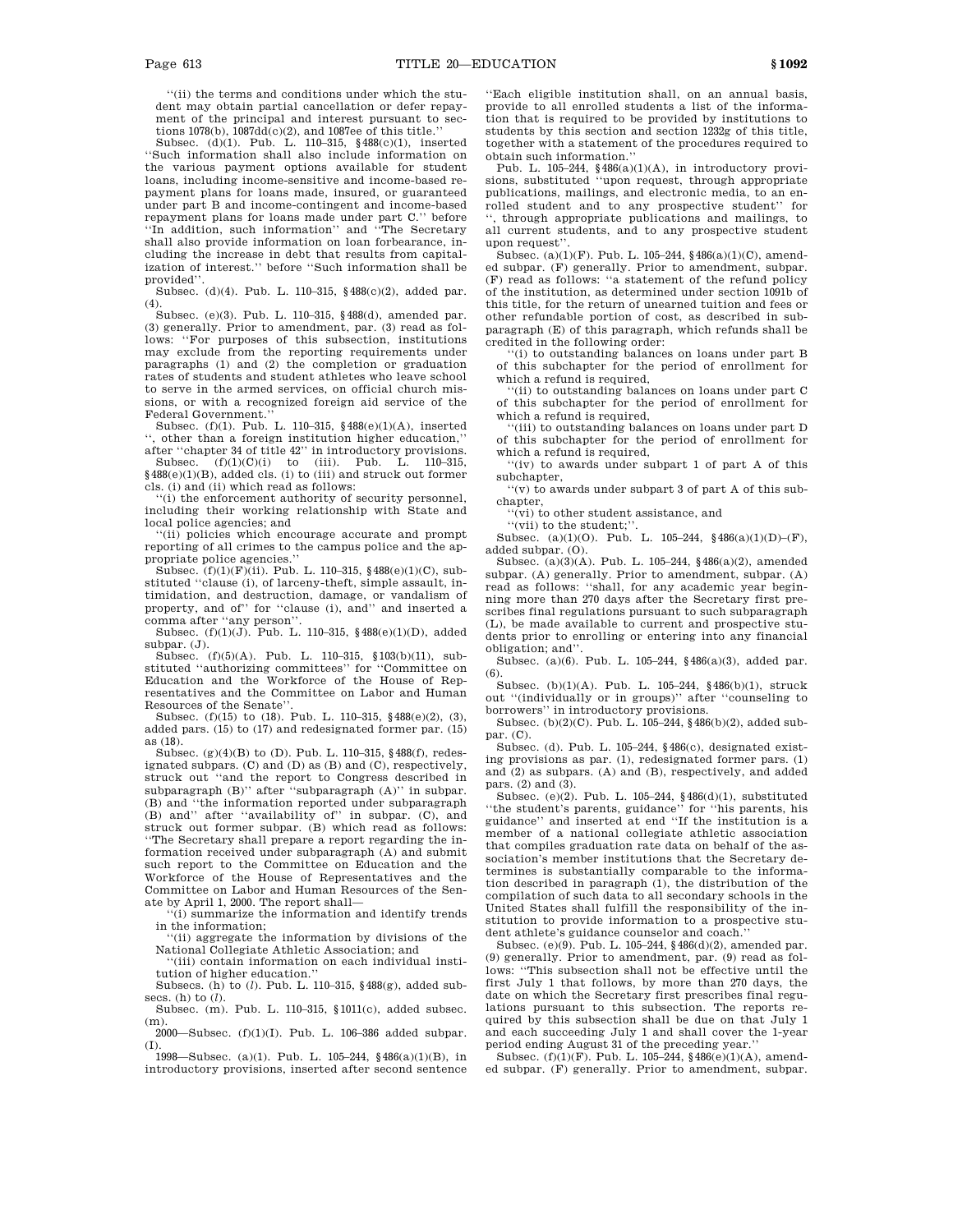(F) read as follows: ''Statistics concerning the occurrence on campus, during the most recent calendar year, and during the 2 preceding calendar years for which data are available, of the following criminal offenses reported to campus security authorities or local police agencies—

''(i) murder;

''(ii) sex offenses, forcible or nonforcible;

''(iii) robbery;

''(iv) aggravated assault;

''(v) burglary; and

''(vi) motor vehicle theft.''

Subsec. (f)(1)(H). Pub. L. 105–244, §486(e)(1)(B), (C), redesignated subpar. (I) as (H) and struck out former subpar. (H) which read as follows: ''Statistics concerning the number of arrests for the following crimes occurring on campus:

''(i) liquor law violations;

''(ii) drug abuse violations; and

''(iii) weapons possessions.''

Subsec. (f)(1)(I). Pub. L. 105–244, §486(e)(1)(C), redesignated subpar. (I) as (H).

Pub. L. 105–244, §102(b)(3), substituted ''section 1011i'' for "section 1145g"

Subsec. (f)(4). Pub. L. 105–244, §486(e)(6), added par. (4). Former par. (4) redesignated (5).

Pub. L. 105-244,  $§486(e)(2)(A)$ , which directed the substitution of ''On an annual basis, each'' for ''Upon request of the Secretary, each'' was executed by making the substitution for ''Upon the request of the Secretary, each'' to reflect the probable intent of Congress.

Pub. L. 105–244, §486(e)(2)(B), substituted ''paragraph (1)(F)'' for "paragraphs (1)(F) and (1)(H)'.

Subsec.  $(f)(4)(A)$ . Pub. L. 105–244, §486(e)(2)(C)–(E), substituted ''and the Workforce'' for ''and Labor'' and ''2000'' for ''1995'' and struck out ''and'' at end.

Subsec. (f)(4)(B), (C). Pub. L. 105–244, §486(e)(2)(F), (G), added subpar. (B) and redesignated former subpar. (B) as (C).

Subsec. (f)(5). Pub. L. 105–244, §486(e)(5), redesignated par. (4) as (5). Former par. (5) redesignated (6).

Subsec. (f)(5)(A). Pub. L. 105–244, §486(e)(3), amended subpar. (A) generally. Prior to amendment, subpar. (A) read as follows: ''For purposes of this subsection, the term 'campus' includes—

''(i) any building or property owned or controlled by the institution of higher education within the same reasonably contiguous geographic area and used by the institution in direct support of, or related to its educational purposes; or

''(ii) any building or property owned or controlled by student organizations recognized by the institution.''

Subsec. (f)(6). Pub. L. 105–244, §486(e)(5), redesignated par. (5) as (6). Former par. (6) redesignated (7).

Pub. L. 105–244, §486(e)(4), substituted ''paragraph  $(1)(F)'$  for "paragraphs  $(1)(F)$  and  $(1)(H)'$  and inserted at end ''Such statistics shall not identify victims of crimes or persons accused of crimes.''

Subsec. (f)(7), (8). Pub. L. 105–244, §486(e)(5), redesignated pars. (6) and (7) as (7) and (8), respectively.

Subsec. (f)(9) to (15). Pub. L. 105–244, §486(e)(7), added pars. (9) to (15).

Subsec. (g)(1)(I), (J). Pub. L. 105–244, §486(f)(1), added subpars. (I) and (J).

Subsec. (g)(4), (5). Pub. L. 105–244, §486(f)(2)–(4), added par. (4), redesignated former par. (4) as (5), and struck out heading and text of former par. (5). Text read as follows: ''The Secretary shall issue final regulations to implement the requirements of this subsection not later than 180 days following October 20, 1994. Each institution described in paragraph (1) shall make available its first report pursuant to this section not later than October 1, 1996.

1997—Subsec. (a)(3)(B). Pub. L. 105–18,  $\$60001(a)(1)$ , substituted ''August 31'' for ''June 30''.

Subsec. (e)(9). Pub. L. 105–18, §60001(a)(2), substituted ''August 31'' for ''August 30''.

1996—Subsec. (e)(9). Pub. L. 104–208 substituted ''August 30'' for ''June 30''.

1994—Subsec. (g). Pub. L. 103–382 added subsec. (g).

1993—Subsec. (a)(1)(F)(i) to (iii). Pub. L. 103–208, §2(h)(28), inserted before comma at end ''for the period of enrollment for which a refund is required'

Subsec. (a)(1)(F)(iv). Pub. L. 103–208, §2(h)(29), inserted ''under'' after ''awards''.

Subsec. (a)(1)(F)(vi). Pub. L. 103–208, §2(h)(32), redesignated cl. (vii) as (vi) and struck out former cl. (vi) which read as follows: ''to awards under part C of subchapter I of chapter 34 of title 42,''.

Subsec. (a)(1)(F)(vii). Pub. L. 103–208, §2(h)(32), redesignated cl. (viii) as (vii). Former cl. (vii) redesignated (vi).

Pub. L. 103–208, §2(h)(30), struck out ''provided under this subchapter and part C of subchapter I of chapter 34 of title 42'' after ''student assistance''.

Subsec. (a)(1)(F)(viii). Pub. L. 103–208, §2(h)(32), redesignated cl. (viii) as (vii).

Pub. L. 103–208, §2(h)(31), struck out period after ''student''.

Subsec. (a)(1)(L). Pub. L. 103–208, §2(k)(9), amended directory language of Pub. L. 102–325, §486(a)(3). See 1992 Amendment note below.

Pub. L. 103–208, §2(h)(33), inserted comma after ''fulltime''.

Subsec. (a)(3)(A). Pub. L. 103–208, §2(h)(34), amended subpar. (A) generally. Prior to amendment, subpar. (A) read as follows: ''shall be available beginning on July 1, 1993, and each year thereafter to current and prospective students prior to enrolling or entering into any financial obligation; and''.

Subsec. (b)(1)(A), (2)(A). Pub. L. 103–208, §2(h)(35), substituted ''under part'' for ''under parts''.

Subsec. (d). Pub. L. 103–208, §2(h)(36), inserted period at end of penultimate sentence.

Subsec. (e)(9). Pub. L. 103–208, §2(h)(37), added subpar. (9).

1992—Subsec. (a)(1)(F). Pub. L. 102–325, §486(a)(1), inserted '', as determined under section 1091b of this title,'' after ''of the institution'' and '', which refunds shall be credited in the following order:'' after ''of this paragraph'' and added cls. (i) to (viii).

Subsec. (a)(1)(K). Pub. L. 102–325, §486(a)(2), struck out ''and'' at end.

Subsec. (a)(1)(L). Pub. L. 102–325, §486(a)(4), redesignated subpar. (L), relating to deferral or partial cancellation of student loans, as (M).

Pub. L. 102–325, §486(a)(3), as amended by Pub. L. 103–208,  $\S2(k)(9)$ , amended subpar. (L), relating to completion or graduation rate, by substituting semicolon for period at end.

Subsec. (a)(1)(M). Pub. L. 102–325, §486(a)(4), (5), redesignated subpar. (L), relating to deferral or partial cancellation of student loans, as (M) and substituted ''; and'' for period at end.

Subsec. (a)(1)(N). Pub. L. 102–325, §486(a)(6), added subpar. (N).

Subsec. (b). Pub. L. 102–325, §486(b), amended subsec. (b) generally, making changes in substance and structure of former text which related to exit counseling for borrowers and borrower information.

Subsec. (f)(1)(F). Pub. L. 102–325, §486(c)(1), amended subpar.  $(F)$  generally. Prior to amendment, subpar.  $(F)$ read as follows: ''Statistics concerning the occurrence on campus, during the most recent calendar year, and during the 2 preceding calendar years for which data are available, of the following criminal offenses reported to campus security authorities or local police agencies—

''(i) murder;

"(ii) rape;

''(iii) robbery;

''(iv) aggravated assault;

''(v) burglary; and

''(vi) motor vehicle theft.''

Subsec. (f)(7). Pub. L. 102–325, §486(c)(2), added par. (7).<br>1991—Subsec. (a)(1)(L). Pub. L. 102–26, §10(a), which directed the insertion of ''undergraduate'' after ''fulltime'' in subpar. (L), was executed to the subpar. (L) added by Pub. L. 101–542, §103(a), relating to completion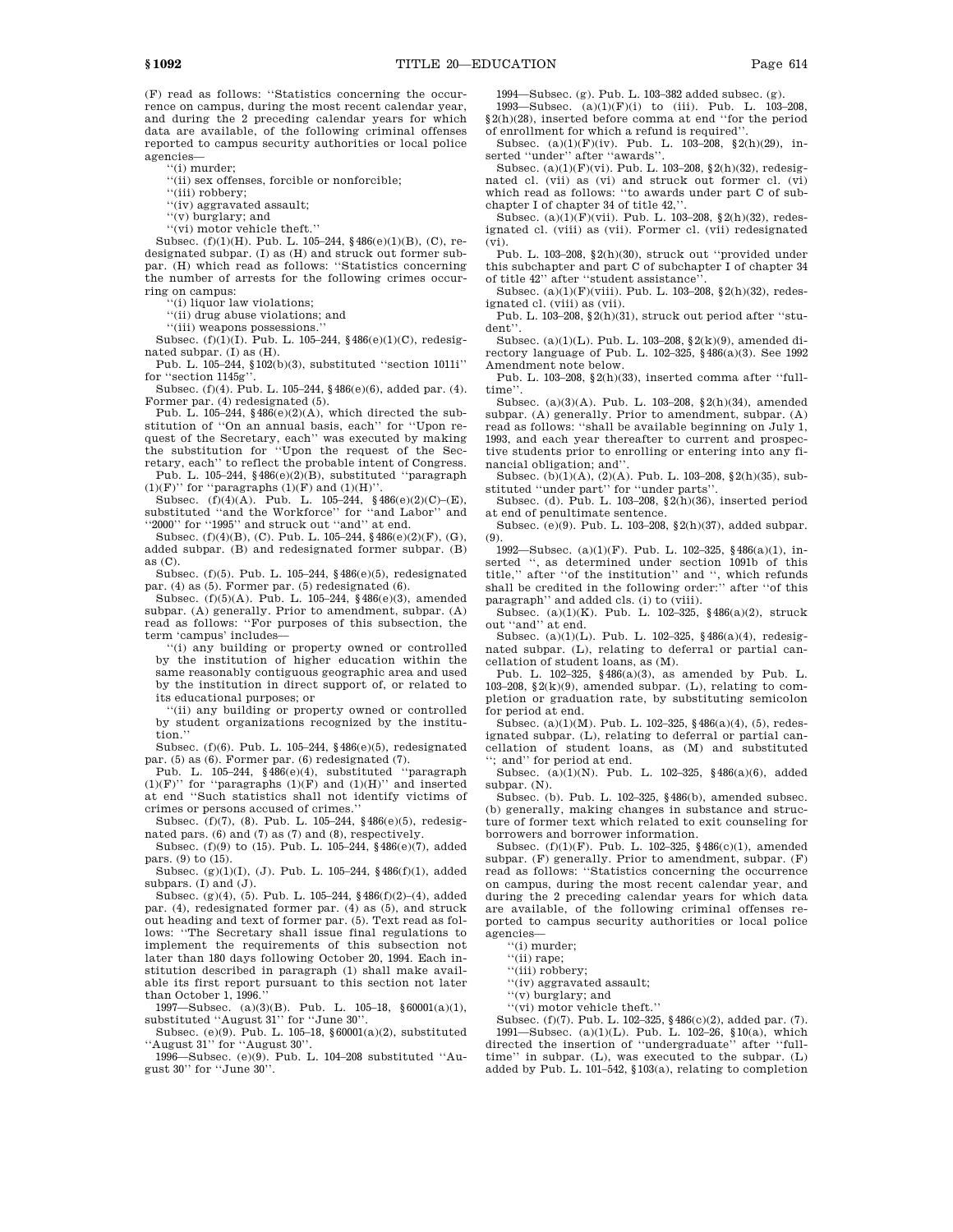or graduation rate, to reflect the probable intent of Congress.

Subsec. (a)(3)(A) to (C). Pub. L. 102-26,  $$10(b)$ , inserted "and" at end of subpar. (A), substituted a period for ''; and'' at end of subpar. (B), and struck out subpar. (C) which read as follows: ''shall be updated not less than biennially.''

Subsec. (a)(5). Pub. L. 102–26, §10(c), added par. (5).

Subsec. (b). Pub. L. 102–164 substituted ''Exit counseling for borrowers; borrower information'' for ''Exit counseling for borrowers'' in heading and inserted at end ''Each eligible institution shall require that the borrower of a loan made under part B, part C, or part  ${\mathcal{D}}$  of this subchapter submit to the institution, during the exit interview required by this subsection, the borrower's expected permanent address after leaving the institution, regardless of the reason for leaving; the name and address of the borrower's expected employer after leaving the institution; and the address of the borrower's next of kin. In the case of a loan made under part B of this subchapter, the institution shall then submit this information to the holder of the loan.''

Subsec. (f)(1). Pub. L. 102–26,  $\S 10(d),$  substituted ''August 1, 1991,'' for ''September 1, 1991,'' in introductory provisions, and in subpar. (F) substituted ''calendar year'' and ''calendar years'' for ''school year'' and ''school years'', respectively.

1990—Subsec. (a)(1)(L). Pub. L. 101–610, §201, added subpar. (L) relating to deferral or partial cancellation of student loans.

Pub. L. 101–542, §103(a), added subpar. (L) relating to completion or graduation rate.

Subsec. (a)(3), (4). Pub. L. 101–542, §103(b), added pars. (3) and (4).

Subsec. (b)(3). Pub. L. 101–610, §202, added par. (3).

Subsec. (d). Pub. L. 101–610, §203, inserted before last sentence ''The Secretary shall provide information concerning the specific terms and conditions under which students may obtain partial or total cancellation or defer repayment of loans for service, shall indicate (in terms of the Federal minimum wage) the maximum level of compensation and allowances that a student borrower may receive from a tax-exempt organization to qualify for a deferment, and shall explicitly state that students may qualify for such partial cancellations or deferments when they serve as a paid employee of a tax-exempt organization''.

Subsec. (e). Pub. L. 101–542, §104(a), added subsec. (e).

Subsec. (f). Pub. L. 101–542, §204(a), added subsec. (f). 1987—Subsec. (b). Pub. L. 100–50, §15(10), inserted ''(other than loans made pursuant to section 1078–2 of this title)'' after ''part B of this subchapter''.

Subsec. (d). Pub. L. 100–50, §15(11), inserted after second sentence ''In addition, such information shall include information to enable borrowers to assess the practical consequences of loan consolidation, including differences in deferment eligibility, interest rates, monthly payments, and finance charges, and samples of loan consolidation profiles to illustrate such consequences.''

#### EFFECTIVE DATE OF 2009 AMENDMENT

Amendment by Pub. L. 111–39 effective as if enacted on the date of enactment of Pub. L. 110–315 (Aug. 14, 2008), see section 3 of Pub. L. 111–39, set out as a note under section 1001 of this title.

## EFFECTIVE DATE OF 2000 AMENDMENT

Pub. L. 106–386, div. B, title VI, §1601(c)(2), Oct. 28, 2000, 114 Stat. 1538, provided that: ''The amendment made by this subsection [amending this section] shall take effect 2 years after the date of the enactment of this Act [Oct. 28, 2000].''

#### EFFECTIVE DATE OF 1998 AMENDMENT

Amendment by Pub. L. 105–244 effective Oct. 1, 1998, except as otherwise provided in Pub. L. 105–244, see section 3 of Pub. L. 105–244, set out as a note under section 1001 of this title.

#### EFFECTIVE DATE OF 1997 AMENDMENT

Section 60001(b) of Pub. L. 105–18 provided that:

'(1) IN GENERAL.-Except as provided in paragraph (2), the amendments made by subsection (a) [amending this section] are effective upon enactment [June 12, 1997].

''(2) INFORMATION DISSEMINATION.—No institution shall be required to comply with the amendment made by subsection (a)(1) [amending this section] before July 1, 1998.''

#### EFFECTIVE DATE OF 1993 AMENDMENT

Amendment by Pub. L. 103–208 effective as if included in the Higher Education Amendments of 1992, Pub. L. 102–325, except as otherwise provided, see section 5(a) of Pub. L. 103–208, set out as a note under section 1051 of this title.

#### EFFECTIVE DATE OF 1992 AMENDMENT

Amendment by section 486(a), (b), and (c)(2) of Pub. L. 102–325 effective July 23, 1992, except that changes relating to disclosures effective with respect to periods of enrollment beginning on or after July 1, 1993, see section 498 of Pub. L. 102–325, set out as a note under section 1088 of this title.

Section  $486(c)(3)$  of Pub. L. 102-325 provided that: ''The amendment made by this subsection to subparagraph (F)(ii) of section 485(f)(1) of the Act [20 U.S.C.  $1092(f)(1)(F)(ii)$ ] shall be effective with respect to reports made pursuant to such section on or after September 1, 1993. The statistics required by subparagraph (F) of such section shall—

 $'(A)$  in the report required on September 1, 1992, include statistics concerning the occurrence on campus of offenses during the period from August 1, 1991, to July 31, 1992;

''(B) in the report required on September 1, 1993, include statistics concerning the occurrence on campus of offenses during (i) the period from August 1, 1991,

to December 31, 1991, and (ii) the calendar year 1992;<br>"(C) in the report required on September 1, 1994, include statistics concerning the occurrence on campus of offenses during (i) the period from August 1, 1991, to December 31, 1991, and (ii) the calendar years 1992 and 1993; and

''(D) in the report required on September 1 of 1995 and each succeeding year, include statistics concerning the occurrence on campus of offenses during the three calendar years preceding the year in which the report is made.

#### EFFECTIVE DATE OF 1990 AMENDMENT

Section 104(b) of Pub. L. 101–542, as amended by Pub. L. 102–26, §10(e), Apr. 9, 1991, 105 Stat. 128, provided that: ''The report to the Secretary of Education required by the amendments made by this section [amending this section] shall be due on July 1, 1993, and annually thereafter, and shall cover the one-year period ending on June 30 of the preceding year.'' Section 204(c) of Pub. L. 101–542 provided that: ''The

amendments made by this section [amending this section] shall take effect on September 1, 1991, except that the requirement of section  $485(f)(1)(F)$  and  $(H)$  of the Higher Education Act of 1965 [subsec.  $(f)(1)(F)$ ,  $(H)$  of this section] (as added by this section) shall be applied to require statistics with respect to school years preceding the date of enactment of this Act [Nov. 8, 1990] only to the extent that data concerning such years is reasonably available.''

#### EFFECTIVE DATE OF 1987 AMENDMENT

Amendment by Pub. L. 100–50 effective as if enacted as part of the Higher Education Amendments of 1986, Pub. L. 99–498, see section 27 of Pub. L. 100–50, set out as a note under section 1001 of this title.

#### EFFECTIVE DATE

Section effective Oct. 17, 1986, except as otherwise provided, see section 2 of Pub. L. 99–498, set out as a note under section 1001 of this title.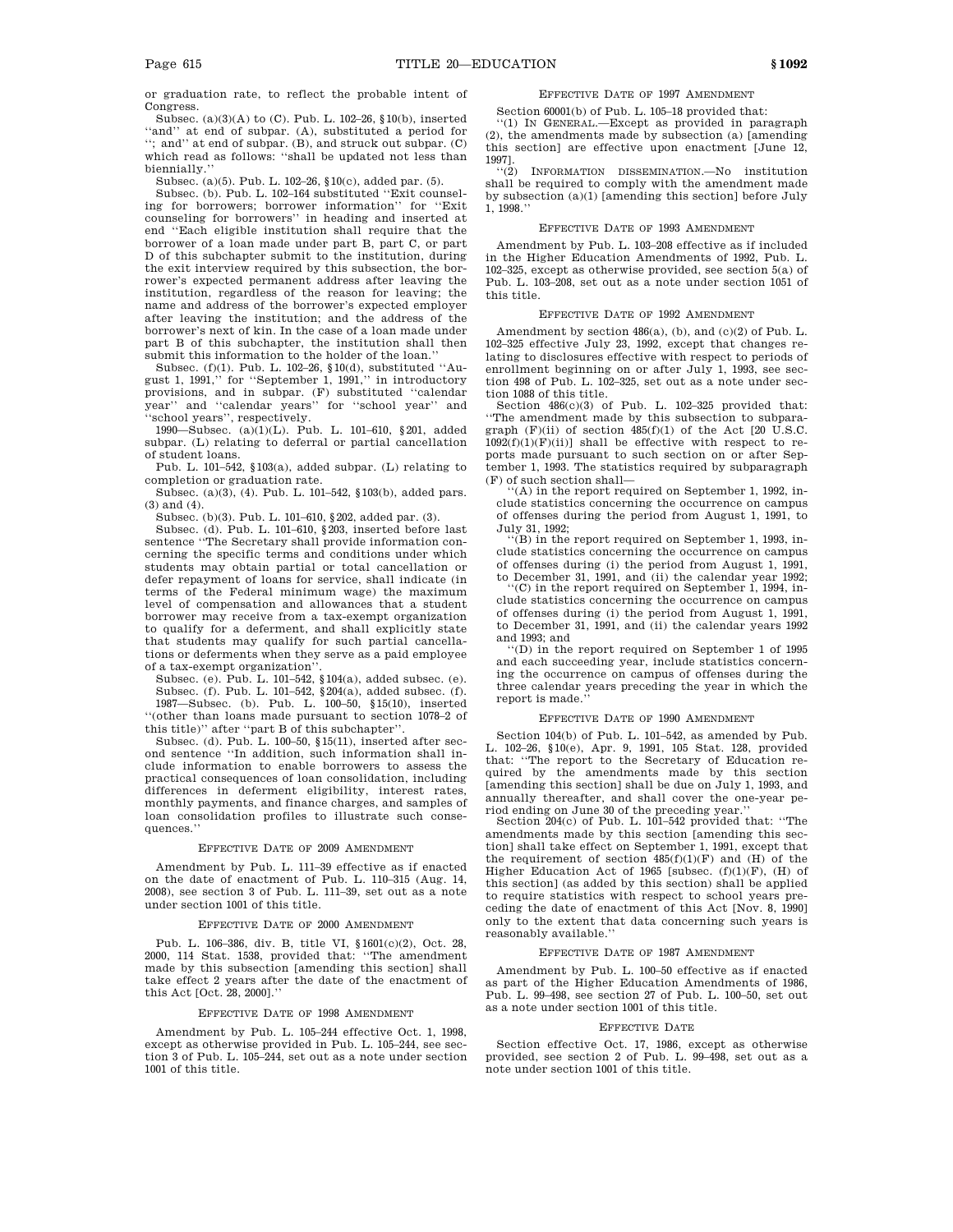Subsec. (b) of this section applicable only to periods of enrollment beginning on or after July 1, 1987, see section 407(b) of Pub. L. 99–498, set out as a note under section 1091 of this title.

#### REGULATIONS

Section 401(a) of Pub. L. 101–542 provided that: ''The Secretary is authorized to issue regulations to carry out the provisions of this Act [amending this section and sections 1085, 1094, and 1232g of this title and enacting provisions set out as notes under this section and section 1001 of this title].''

MODEL INSTITUTION FINANCIAL AID OFFER FORM

Pub. L. 110–315, title IV, §484, Aug. 14, 2008, 122 Stat. 3286, provided that:

''(a) MODEL FORMAT.—The Secretary of Education shall—

''(1) not later than six months after the date of enactment of the Higher Education Opportunity Act [Aug. 14, 2008], convene a group of students, families of students, secondary school guidance counselors, representatives of institutions of higher education (including financial aid administrators, registrars, and business officers), and nonprofit consumer groups for the purpose of offering recommendations for improvements that—

''(A) can be made to financial aid offer forms; and ''(B) include the information described in subsection (b);

''(2) develop a model format for financial aid offer forms based on the recommendations of the group; and

''(3) not later than one year after the date of enactment of the Higher Education Opportunity Act—

''(A) submit recommendations to the authorizing committees (as defined in section 103 of the Higher Education Act of 1965 (20 U.S.C. 1003); and

''(B) make the recommendations and model format widely available.

''(b) CONTENTS.—The recommendations developed under subsection (a) for model financial aid offer forms shall include, in a consumer-friendly manner that is simple and understandable, the following:

''(1) Information on the student's cost of attendance, including the following:

''(A) Tuition and fees.

''(B) Room and board costs.

''(C) Books and supplies.

''(D) Transportation.

''(2) The amount of financial aid that the student does not have to repay, such as scholarships, grants, and work-study assistance, offered to the student for such year, and the conditions of such financial aid.

''(3) The types and amounts of loans under part B, D, or E of title IV of the Higher Education Act of 1965 (20 U.S.C. 1071 et seq., 1087a et seq., 1087aa et seq.) for which the student is eligible for such year, and the applicable terms and conditions of such loans.

 $'(4)$  The net amount that the student, or the student's family on behalf of the student, will have to pay for the student to attend the institution for such year, equal to—

''(A) the cost of attendance for the student for such year; minus

''(B) the amount of financial aid described in paragraphs (2) and (3) that is offered in the financial aid offer form.

''(5) Where a student or the student's family can seek additional information regarding the financial aid offered.

''(6) Any other information the Secretary of Education determines necessary so that students and parents can make informed student loan borrowing decisions.''

#### CONGRESSIONAL FINDINGS

Section 360B(b) of Pub. L. 103–382 provided that: ''The Congress finds that—

''(1) participation in athletic pursuits plays an important role in teaching young Americans how to work on teams, handle challenges and overcome obstacles;

''(2) participation in athletic pursuits plays an important role in keeping the minds and bodies of young Americans healthy and physically fit;

''(3) there is increasing concern among citizens, educators, and public officials regarding the athletic opportunities for young men and women at institutions of higher education;

''(4) a recent study by the National Collegiate Athletic Association found that in Division I–A institutions, only 20 percent of the average athletic department operations budget of \$1,310,000 is spent on women's athletics; 15 percent of the average recruiting budget of \$318,402 is spent on recruiting female athletes; the average scholarship expenses for men is \$1,300,000 and \$505,246 for women; and an average of 143 grants are awarded to male athletes and 59 to women athletes;

''(5) female college athletes receive less than 18 percent of the athletics recruiting dollar and less than 24 percent of the athletics operating dollar;

''(6) male college athletes receive approximately \$179,000,000 more per year in athletic scholarship grants than female college athletes; ''(7) prospective students and prospective student

athletes should be aware of the commitments of an institution to providing equitable athletic opportunities for its men and women students; and

''(8) knowledge of an institution's expenditures for women's and men's athletic programs would help prospective students and prospective student athletes make informed judgments about the commitments of a given institution of higher education to providing equitable athletic benefits to its men and women students.''

Section 102 of Pub. L. 101–542 provided that: ''The Congress finds that—

(1) education is fundamental to the development of individual citizens and the progress of the Nation as a whole;

''(2) there is increasing concern among citizens, educators, and public officials regarding the academic performance of students at institutions of higher education;

''(3) a recent study by the National Institute of Independent Colleges and Universities found that just 43 percent of students attending 4-year public colleges and universities and 54 percent of students entering private institutions graduated within 6 years of enrolling;

''(4) the academic performance of student athletes, especially student athletes receiving football and basketball scholarships, has been a source of great concern in recent years;

 $(5)$  more than 10,000 athletic scholarships are provided annually by institutions of higher education; ''(6) prospective students and prospective student

athletes should be aware of the educational commitments of an institution of higher education; and

(7) knowledge of graduation rates would help prospective students and prospective student athletes make an informed judgment about the educational benefits available at a given institution of higher education.''

Pub. L. 101–542, title II, §202, Nov. 8, 1990, 104 Stat. 2384, provided that: ''The Congress finds that—

(1) the reported incidence of crime, particularly violent crime, on some college campuses has steadily risen in recent years;

''(2) although annual 'National Campus Violence Surveys' indicate that roughly 80 percent of campus crimes are committed by a student upon another student and that approximately 95 percent of the campus crimes that are violent are alcohol- or drug-related, there are currently no comprehensive data on campus

crimes; ''(3) out of 8,000 postsecondary institutions participating in Federal student aid programs, only 352 col